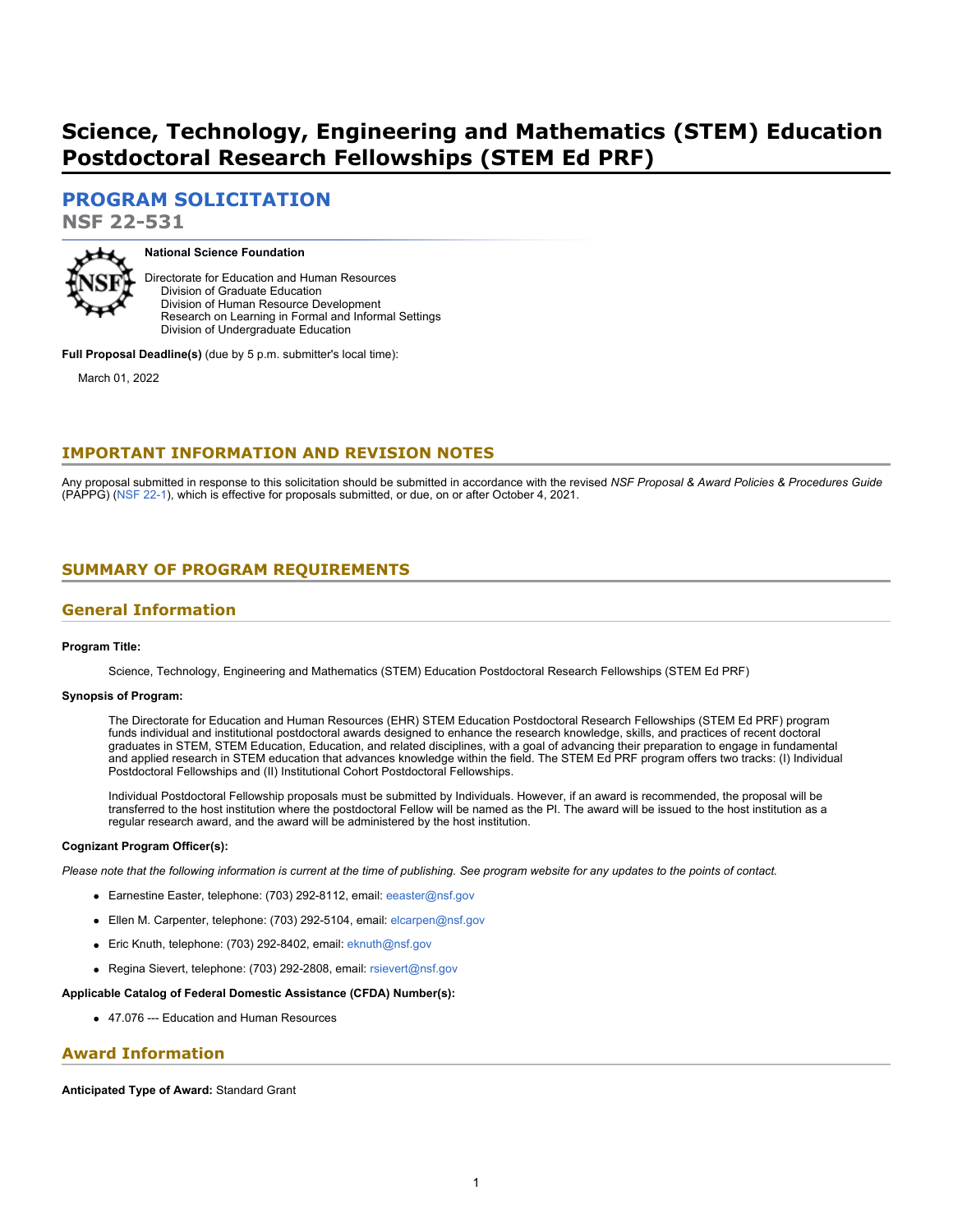#### **Estimated Number of Awards:** 1 to 14

6 -10 Individual Postdoctoral Fellowship Awards, 2 - 4 Institutional Cohort Postdoctoral Fellowship Awards

#### **Anticipated Funding Amount:** \$8,000,000

Pending availability of funds, NSF anticipates approximately \$8,000,000 will be available for the FY2022 competition.

Funds will be awarded as follows: (1) Individual Postdoctoral Fellowship awards up to \$300,000 with a duration of up to 24 months (\$150,000 maximum annually); and (2) Institutional Cohort Postdoctoral Fellowship awards up to \$1,250,000 for awards to single institutions or up to \$2,500,000 for awards to collaborating institutions, with a duration of up to 36 months. Consistent with Individual Postdoctoral Fellowships, Institutional Cohort Postdoctoral Fellowship awards must allocate a \$70,000 salary per postdoctoral fellow annually with a duration of up to two years.

## **Eligibility Information**

#### **Who May Submit Proposals:**

Proposals may only be submitted by the following:

NSF STEM Education Postdoctoral Research Fellowships proposals may be submitted by individuals (Individual Postdoctoral Fellowship); or by single institutions or a collaboration of institutions (Institutional Cohort Postdoctoral Fellowship). Proposals may be submitted only by the following entities.

**Individual Postdoctoral Fellowship** proposers must meet the following eligibility requirements:

- Be a U.S. citizen, national, or legally admitted permanent resident alien of the United States as of the proposal deadline,
- Hold a doctoral degree in a field of science, technology, engineering, or mathematics (STEM), STEM Education, Education, or a related discipline earned no more than 24 months before the proposal deadline *or* will earn such a degree within 10 months after the proposal deadline,
- Must not hold a tenure-track position, and  $\bullet$
- Must not have submitted the same fellowship proposal concurrently to another NSF program or to a similar program in another Federal agency.

Individual Postdoctoral Fellowship proposals are submitted directly by the fellowship proposer to NSF. Each fellowship proposer must affiliate with a sponsoring STEM education researcher and host institution (with whom the sponsor is affiliated) at the time of proposal submission. Appropriate host institutions include:

- Institutions of Higher Education (IHEs) Two-and-four-year IHEs (including community colleges), accredited in, and having a campus located in the U.S., acting on behalf of their faculty members.
- Non-profit, Non-academic organizations Independent museums, observatories, research laboratories, professional societies and other similar organizations located in the U.S. that are directly associated with educational or research activities.

Individual fellowship proposers are encouraged to propose host institutions that differ from the institution that awarded their doctorate to broaden their professional networks and experiences. Proposers who are women, veterans, persons with disabilities, and/or other members of groups underrepresented in STEM education research, or who have attended community colleges or Minority-Serving Institutions (Historically Black Colleges and Universities, Tribal Colleges and Universities, Alaska Native -Serving Institutions, Native Hawaiian-Serving Institutions, Predominantly Black Institutions, Asian American and Pacific Islander-Serving Institutions, Native American-Serving Non-Tribal Institutions, and Hispanic-Serving Institutions) are especially encouraged to apply.

Proposals that fail to meet the above eligibility requirements will be returned without review.

By signing and submitting the proposal, the fellowship proposer is certifying that the proposer meets the eligibility criteria specified in this program solicitation. Willful provision of false information in this request and its supporting documents or in reports required under an ensuing award is a criminal offense (U.S. Code, Title 18, Section 1001).

**Institutional Cohort Postdoctoral Fellowship** proposers (single and collaborative) must meet the following eligibility requirements:

- Institutions of Higher Education (IHEs) Two-and-four-year IHEs (including community colleges), accredited in, and having a campus located in the U.S., acting on behalf of their faculty members.
- Non-profit, Non-academic organizations Independent museums, observatories, research laboratories, professional societies and other similar organizations located in the U.S. that are directly associated with educational or research activities.

Proposals for Institutional Cohort Postdoctoral Fellowships from or including partnerships with Minority Serving Institutions (MSIs) and institutions located within EPSCoR jurisdictions are encouraged.

### **Who May Serve as PI:**

For **Individual Postdoctoral Fellowships**, proposers must have earned a doctoral degree in STEM, STEM Education, Education, or a related discipline no more than 24 months prior to the proposal deadline or will earn such a degree within 10 months after the application deadline and must not hold a tenure-track position. If an award is recommended, the Fellowship proposal will be transferred to the proposed host institution where the Postdoctoral Fellow will be named as the PI.

For **Institutional Cohort Postdoctoral Fellowships,** PIs must hold full-time positions at the lead institution as associate or full professors (or their equivalent), in STEM, STEM Education, Education, or a related discipline with a research emphasis in STEM education. Full-time academic or research faculty members from partner (secondary) institutions or those who hold senior positions at non-profit, non-academic organizations, such as museums and similar organizations in the United States associated with STEM education and/or STEM education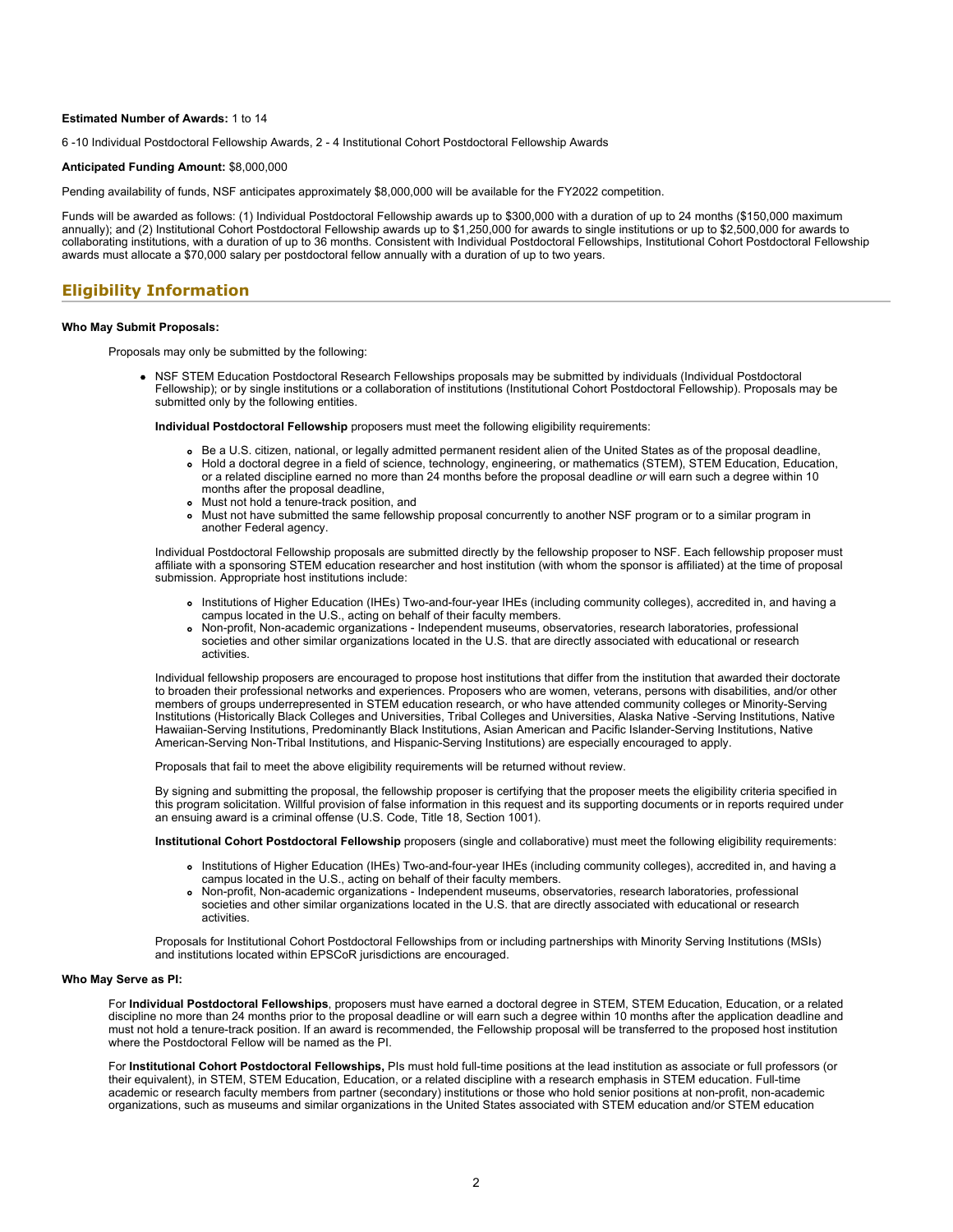research activities, may be named as co-PIs.

#### **Limit on Number of Proposals per Organization:** 1

Each institution may be named in only one Institutional Cohort Postdoctoral Fellowship proposal per competition, in either a single institutional or collaborative institutional proposal. There are no restrictions on the number of Individual Postdoctoral Fellowship proposers that an organization may host.

#### **Limit on Number of Proposals per PI or co-PI:** 1

Proposers for Individual Postdoctoral Fellowships may submit only one STEM Ed PRF proposal per competition. Likewise, for Institutional Cohort Postdoctoral Fellowship proposals, PIs are limited to one per competition.

## **Proposal Preparation and Submission Instructions**

#### **A. Proposal Preparation Instructions**

- **Letters of Intent:** Not required
- **Preliminary Proposal Submission:** Not required
- **Full Proposals:**
	- Full Proposals submitted via FastLane: *NSF Proposal and Award Policies and Procedures Guide* (PAPPG) guidelines apply. The complete text of the PAPPG is available electronically on the NSF website at: [https://www.nsf.gov/publications/pub\\_summ.jsp?ods\\_key=pappg](https://www.nsf.gov/publications/pub_summ.jsp?ods_key=pappg).
	- Full Proposals submitted via Grants.gov: *NSF Grants.gov Application Guide: A Guide for the Preparation and Submission of NSF Applications via Grants.gov* guidelines apply (Note: The *NSF Grants.gov Application Guide* is available on the Grants.gov website and on the NSF website at: [https://www.nsf.gov/publications/pub\\_summ.jsp?ods\\_key=grantsgovguide](https://www.nsf.gov/publications/pub_summ.jsp?ods_key=grantsgovguide)).

#### **B. Budgetary Information**

**Cost Sharing Requirements:**

Inclusion of voluntary committed cost sharing is prohibited.

**Indirect Cost (F&A) Limitations:**

Not Applicable

**Other Budgetary Limitations:**

Other budgetary limitations apply. Please see the full text of this solicitation for further information.

#### **C. Due Dates**

**Full Proposal Deadline(s)** (due by 5 p.m. submitter's local time):

March 01, 2022

## **Proposal Review Information Criteria**

### **Merit Review Criteria:**

National Science Board approved criteria. Additional merit review criteria apply. Please see the full text of this solicitation for further information.

## **Award Administration Information**

#### **Award Conditions:**

Additional award conditions apply. Please see the full text of this solicitation for further information.

### **Reporting Requirements:**

Standard NSF reporting requirements apply.

## <span id="page-2-0"></span>**TABLE OF CONTENTS**

**[Summary of Program Requirements](#page-0-0)**

I. **[Introduction](#page-3-0)**

II. **[Program Description](#page-3-1)**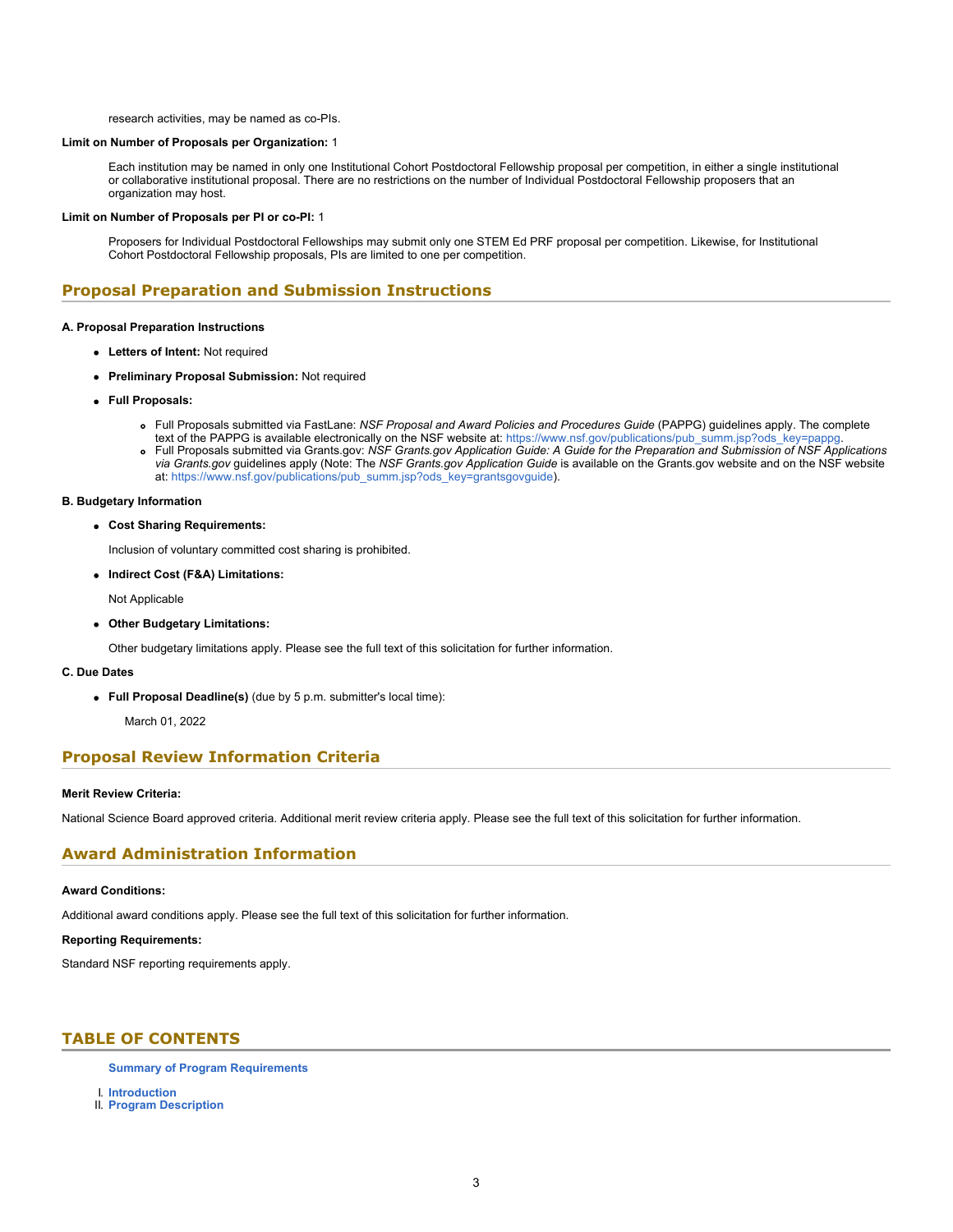- III. **[Award Information](#page-4-0)**
- IV. **[Eligibility Information](#page-4-1)**
- V. **[Proposal Preparation and Submission Instructions](#page-6-0)**
	- A. [Proposal Preparation Instructions](#page-6-0)
	- B. [Budgetary Information](#page-9-0)
	- C. [Due Dates](#page-9-1)
	- D. [FastLane/Grants.gov Requirements](#page-9-2)
- VI. **[NSF Proposal Processing and Review Procedures](#page-10-0)**
	- A. [Merit Review Principles and Criteria](#page-10-1)
		- B. [Review and Selection Process](#page-12-0)
- VII. **[Award Administration Information](#page-12-1)**
	- A. [Notification of the Award](#page-13-0) B. [Award Conditions](#page-13-1)
		-
	- C. [Reporting Requirements](#page-13-2)
- VIII. **[Agency Contacts](#page-13-3)**

### IX. **[Other Information](#page-14-0)**

## <span id="page-3-0"></span>**I. INTRODUCTION**

The Directorate for Education and Human Resources (EHR) STEM Education Postdoctoral Research Fellowships (STEM Ed PRF) program funds individual and institutional postdoctoral projects designed to enhance the research knowledge, skills, and practices of recent doctoral graduates in STEM, STEM Education, Education, and related disciplines, with a goal of advancing their preparation to engage in fundamental and applied research in STEM education that advances knowledge within the field. STEM Ed PRF awards support opportunities for fellows to engage in ongoing research, develop independent research, participate in professional development under the guidance of experienced mentors, and collaborate with other professionals in the STEM Education research community. Individual Fellows must affiliate with appropriate host institutions and are expected to devote themselves full time to the fellowship activities for the duration of the fellowship.

## <span id="page-3-1"></span>**II. PROGRAM DESCRIPTION**

To realize its identified goals of promoting discovery, learning, research infrastructure and stewardship, NSF supports projects judged as promising to "advance the frontiers of knowledge, cultivate a world-class, broadly inclusive science and engineering workforce and expand the scientific literacy of all citizens, build the nation's research capability through investments in advanced instrumentation and facilities, and support excellence in science and engineering research and education through a capable and responsive organization" [\(https://www.nsf.gov/about/glance.jsp](https://www.nsf.gov/about/glance.jsp)). Working towards the particular objective of furthering the Nation's ability to develop an effective STEM workforce requires high-quality STEM education informed by robust STEM education research. The STEM Ed PRF program directly aligns with this work by funding projects designed to build STEM education research capacity and advance knowledge in STEM education.

The STEM Ed PRF program offers two tracks of fellowship opportunities for recent doctoral graduates: Track I - Individual Postdoctoral Fellowships and Track II-Institutional Cohort Postdoctoral Fellowships. For both tracks, the program encourages proposals to support postdoctoral experiences for those holding doctorates in STEM education research as well as those who have earned doctorates in STEM, STEM Education, Education, and related disciplines who have career interests in STEM education research. The Individual Postdoctoral Fellowships (Track I) provide an opportunity for recent doctoral graduates in these disciplines to receive training and mentorship under the direction of a sponsoring STEM education researcher(s) from a host institution. The Institutional Cohort Postdoctoral Fellowships (Track II) provide an opportunity for institutions to design a postdoctoral training and mentorship program and host a cohort of recent doctoral graduates in these disciplines.

As part of NSF's goal to cultivate an inclusive world-class STEM workforce, the STEM Ed PRF program encourages proposals with a focus on broadening the participation of women and people who are members of groups underrepresented in the STEM workforce. The program affords multiple opportunities for broadening participation, including providing support for fellows who are members of groups underrepresented in STEM, supporting the involvement of MSIs in STEM education research, and funding projects that support fellows conducting research on broadening participation in STEM. Principal Investigators are encouraged to incorporate findings from the broadening participation literature in the design of their proposed projects as relevant. Examples include customizing research-based postdoctoral experiences that address the unique experiences of fellows who are members of groups underrepresented in STEM to ensure their retention and development as STEM education researchers and designing innovative higher-education consortia that include community colleges and/or MSIs as integral partners in the project.

Given the priorities outlined in the previous paragraphs, proposers should note that additional review criteria for evaluating the merit of proposals submitted to the STEM Ed PRF program will include the participation of women and persons from groups underrepresented in STEM in project designs; the inclusion of MSIs, community colleges, and institutions within EPSCoR jurisdictions in significant project roles and evidence of the appropriateness of project designs in meeting the unique needs of these groups and institutions. For a list of the criteria reviewers will use in assessing the merits of proposals submitted in response to this solicitation, please refer to section VI.A of this document.

#### **Track 1: Individual Postdoctoral Fellowships**

Individual Postdoctoral Fellowships (Track I) provide funds to support an individual working full-time as a postdoctoral fellow at a host institution for up to 24 months. The fellowship proposer must identify a sponsoring STEM education researcher who will provide mentoring and training proposed by the fellowship candidate and a host institution (with whom the sponsoring researcher is affiliated) at the time of proposal submission. The proposer is responsible for making prior arrangements with the sponsoring researcher and host institution. The fellowship proposal must include a mentoring plan and statement that attests to an environment prepared to support the fellowship activities. The history, resources, and potential of the sponsoring researcher and host institution for supporting the development of STEM education researchers will be considered in judging the merits of the proposal. To broaden their professional experiences and networks, proposers are encouraged to identify host institutions that differ from their doctorate-granting institution. If awarded a fellowship, the fellow is expected to remain affiliated with the host institution and sponsoring researcher for the entire tenure of their fellowship.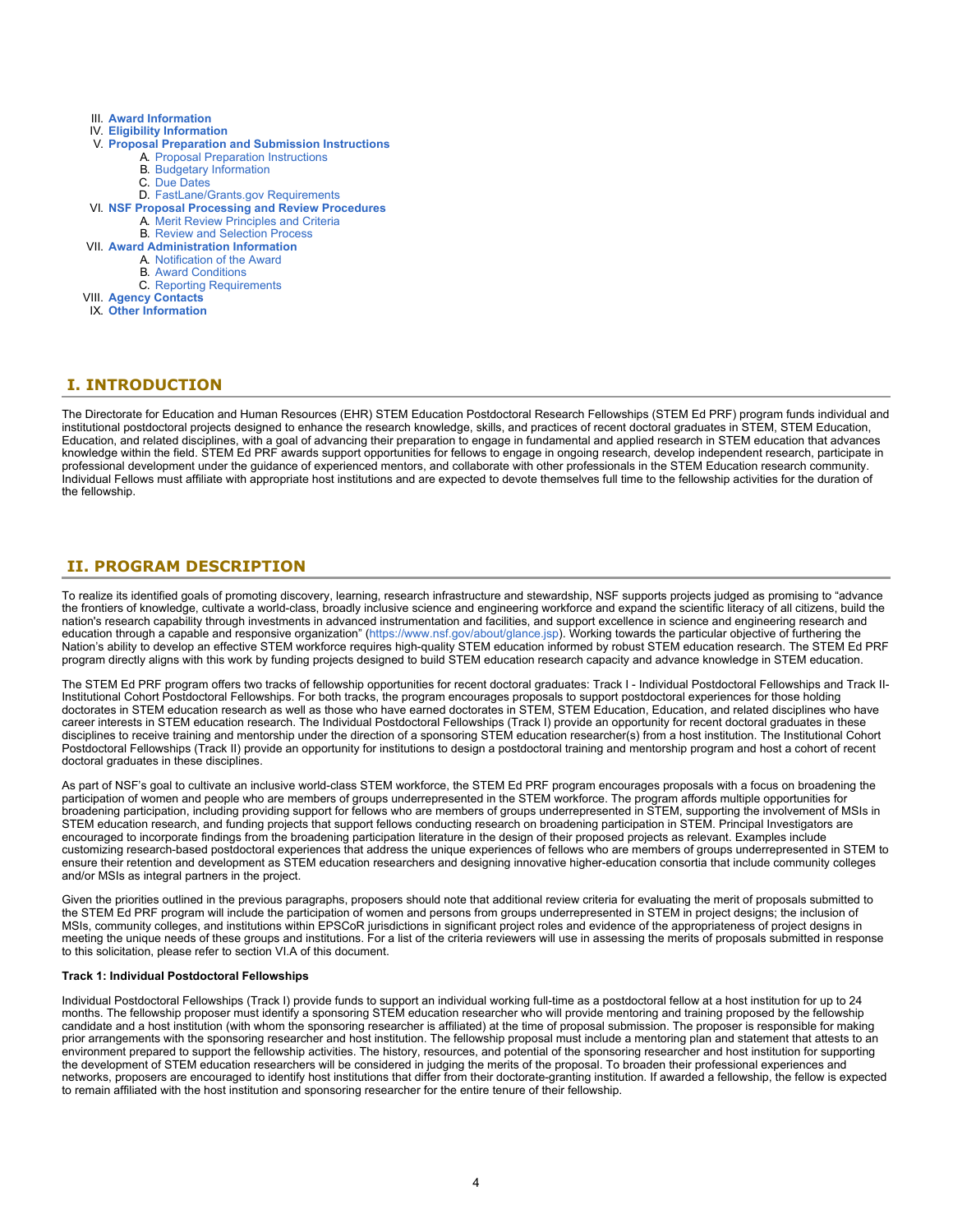Documentation required from host institutions is described in Section V below. The host institution's letter must specifically acknowledge that the institution will accept responsibility for administering the award and that the Fellow will be named as the PI on the award and receive salary and benefits as an institutional employee.

#### **Track 2: Institutional Cohort Postdoctoral Fellowships**

Proposers for Institutional Cohort Postdoctoral Fellowships (Track II) may be an individual institution of higher education or a collaborative of multiple institutions (up to three institutions, including the lead institution). The primary (lead) institution must be accredited and include an active STEM education research program and experts prepared to actively mentor postdoctoral fellows. For collaborations of multiple institutions, the secondary (collaborating) institutions must be accredited two-year, four-year, or graduate-level institutions of higher education (including community colleges) *or* can be non-profit, non-academic organizations engaged in STEM education and/or STEM education research activities. While not all collaborating institutions must host a fellow or fellows, all institutions should have a substantive role and contribute significant value to the proposed project.

## <span id="page-4-0"></span>**III. AWARD INFORMATION**

Pending availability of funds, NSF anticipates approximately \$8,000,000 will be available for the FY2022 competition.

Funds will be awarded as follows: (1) Individual Postdoctoral Fellowship awards up to \$300,000 with a duration of up to 24 months (\$150,000 maximum annually); and (2) Institutional Cohort Postdoctoral Fellowship awards up to \$1,250,000 for awards to single institutions or up to \$2,500,000 for awards to collaborating institutions, with a duration of up to 36 months. Consistent with Individual Postdoctoral Fellowships, Institutional Cohort Postsecondary Fellowships awards must allocate a salary of \$70,000 per postdoctoral fellow annually with a duration of up to two years.

Individual Postdoctoral Fellowship proposals must be submitted by the individual seeking a postdoctoral fellowship. If support for the Individual Postdoctoral Fellowship award is recommended, it will be transferred to the host institution as a regular research award and administered by the host institution, with the postdoctoral fellow named as the PI.

Within the fellowship period, one month per year of fellowship duration may be used for paid leave, including parental or family leave. The paid leave cannot be used to increase the level of NSF support beyond the duration of the fellowship. NSF enables career-life balance through a variety of mechanisms. For more information, see [https://www.nsf.gov/career-life-balance/.](https://www.nsf.gov/career-life-balance/)

Applicants selected to receive fellowship awards will be contacted by the NSF and asked to provide additional information, such as forms required for a preaward transfer to the host institution. Successful applicants who have not completed the PhD at the time of proposal submission must provide certification of the completion of PHD degree requirements before the start of the fellowship activities.

Fellowships are not renewable and are subject to the availability of funds.

During the period of the fellowship, no additional appointment or fellowship may be held without prior permission of the cognizant NSF program officer.

If a Fellow chooses to accept a tenure-track position or other employment during the first year of the Fellowship, the fellowship award will be terminated upon the start of the new position. In such cases, the host institution is responsible for initiating procedures for a termination by mutual agreement in accordance with Chapter XII of the NSF PAPPG. Fellows are encouraged to consult the cognizant program officer if they choose to accept a tenure-track position or other employment during the second year of the Fellowship.

**Pre-Award Transfer Process**: To process the Pre-award Proposal Transfer, the Fellow, acting as the original proposing organization's Authorized Organizational Representative (AOR), must submit to the cognizant Program Officer (PO) an e-mail concurring with the transfer of the proposal to the host institution. This documentation will be added to the files by the PO as correspondence associated with the proposal. The cognizant PO then will request that the host institution's Sponsored Projects Office submit to NSF a revised:

- Cover Sheet (with the Fellow named as the PI) and Certification pages signed by the AOR; and
- Budget and Budget Justification. The Fellow must be named as the PI and must receive a monthly or bi-weekly salary of \$70,000 per year plus institutional employee benefits. The host institution's budget is expected to include fringe benefit costs for the Fellow. The \$80,000 per year for research costs may be distributed in the budget to cover fringe benefits and other direct research costs, including but not limited to, materials and supplies, equipment, computing resources, access to databases, domestic and international travel, publication charges, and subscription fees. The applicable U.S. Federally negotiated indirect cost rate(s) must be used in computing indirect costs (F&A). Organizations that do not have a current negotiated rate agreement with a cognizant Federal agency may request indirect cost recovery up to the de minimis rate of 10% of modified total direct costs.

The PO will update the proposal system with the new organizational and budget data so that processing of the proposal award to the host institution can proceed. The Fellow's original Cover Sheet and Certification pages will not be modified and will be retained for the historical record of how the proposal was submitted to NSF.

## <span id="page-4-1"></span>**IV. ELIGIBILITY INFORMATION**

#### **Who May Submit Proposals:**

Proposals may only be submitted by the following:

NSF STEM Education Postdoctoral Research Fellowships proposals may be submitted by individuals (Individual Postdoctoral Fellowship); or by single institutions or a collaboration of institutions (Institutional Cohort Postdoctoral Fellowship). Proposals may be submitted only by the following entities.

**Individual Postdoctoral Fellowship** proposers must meet the following eligibility requirements: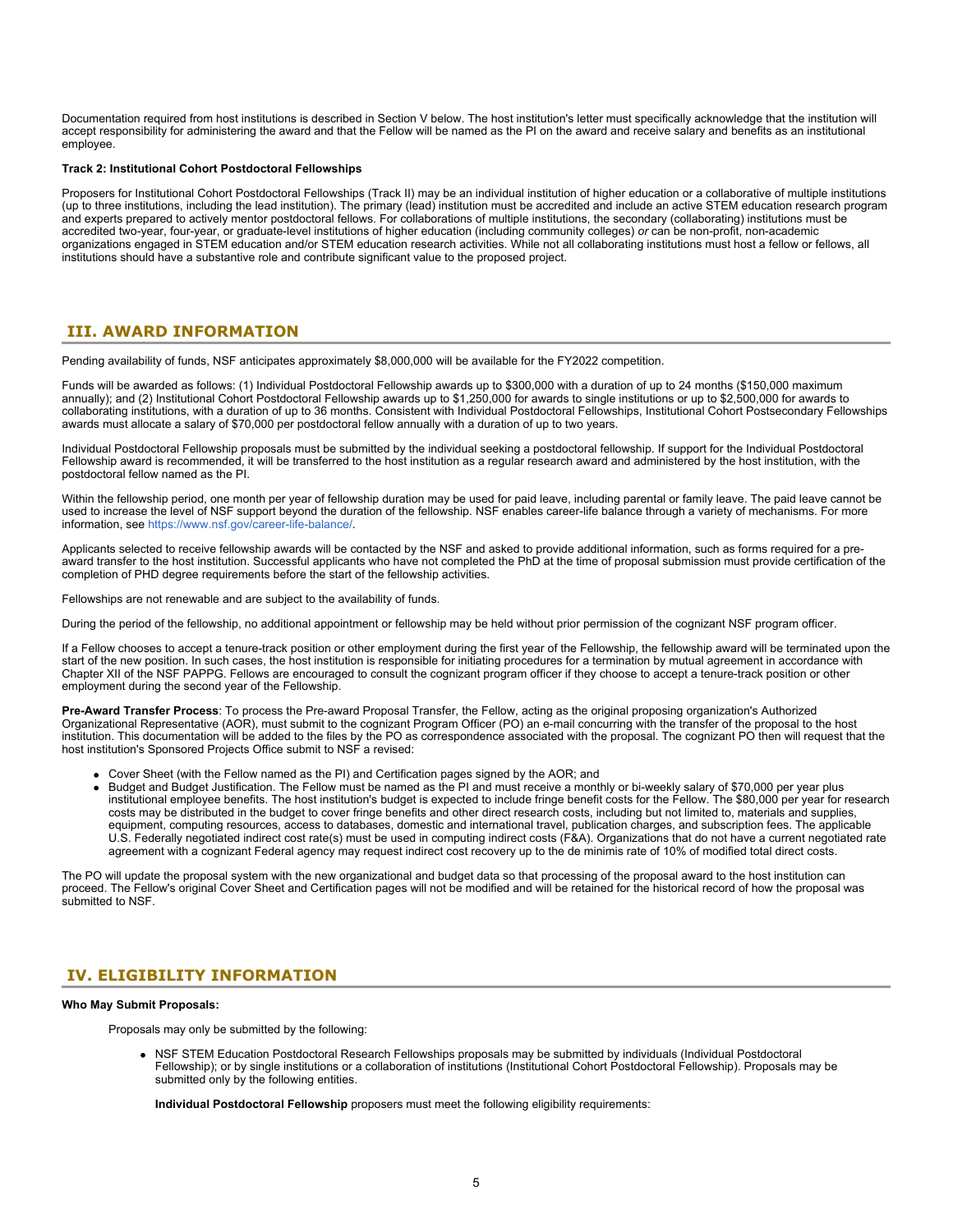- Be a U.S. citizen, national, or legally admitted permanent resident alien of the United States as of the proposal deadline,
- Hold a doctoral degree in a field of science, technology, engineering, or mathematics (STEM), STEM Education, Education, or a related discipline earned no more than 24 months before the proposal deadline *or* will earn such a degree within 10 months after the proposal deadline,
- Must not hold a tenure-track position, and
- Must not have submitted the same fellowship proposal concurrently to another NSF program or to a similar program in another Federal agency.

Individual Postdoctoral Fellowship proposals are submitted directly by the fellowship proposer to NSF. Each fellowship proposer must affiliate with a sponsoring STEM education researcher and host institution (with whom the sponsor is affiliated) at the time of proposal submission. Appropriate host institutions include:

- Institutions of Higher Education (IHEs) Two-and-four-year IHEs (including community colleges), accredited in, and having a campus located in the U.S., acting on behalf of their faculty members.
- Non-profit, Non-academic organizations Independent museums, observatories, research laboratories, professional societies and other similar organizations located in the U.S. that are directly associated with educational or research activities.

Individual fellowship proposers are encouraged to propose host institutions that differ from the institution that awarded their doctorate to broaden their professional networks and experiences. Proposers who are women, veterans, persons with disabilities, and/or other members of groups underrepresented in STEM education research, or who have attended community colleges or Minority-Serving Institutions (Historically Black Colleges and Universities, Tribal Colleges and Universities, Alaska Native -Serving Institutions, Native Hawaiian-Serving Institutions, Predominantly Black Institutions, Asian American and Pacific Islander-Serving Institutions, Native American-Serving Non-Tribal Institutions, and Hispanic-Serving Institutions) are especially encouraged to apply.

Proposals that fail to meet the above eligibility requirements will be returned without review.

By signing and submitting the proposal, the fellowship proposer is certifying that the proposer meets the eligibility criteria specified in this program solicitation. Willful provision of false information in this request and its supporting documents or in reports required under an ensuing award is a criminal offense (U.S. Code, Title 18, Section 1001).

**Institutional Cohort Postdoctoral Fellowship** proposers (single and collaborative) must meet the following eligibility requirements:

- Institutions of Higher Education (IHEs) Two-and-four-year IHEs (including community colleges), accredited in, and having a campus located in the U.S., acting on behalf of their faculty members.
- Non-profit, Non-academic organizations Independent museums, observatories, research laboratories, professional societies and other similar organizations located in the U.S. that are directly associated with educational or research activities.

Proposals for Institutional Cohort Postdoctoral Fellowships from or including partnerships with Minority Serving Institutions (MSIs) and institutions located within EPSCoR jurisdictions are encouraged.

#### **Who May Serve as PI:**

For **Individual Postdoctoral Fellowships**, proposers must have earned a doctoral degree in STEM, STEM Education, Education, or a related discipline no more than 24 months prior to the proposal deadline or will earn such a degree within 10 months after the application deadline and must not hold a tenure-track position. If an award is recommended, the Fellowship proposal will be transferred to the proposed host institution where the Postdoctoral Fellow will be named as the PI

For **Institutional Cohort Postdoctoral Fellowships,** PIs must hold full-time positions at the lead institution as associate or full professors (or their equivalent), in STEM, STEM Education, Education, or a related discipline with a research emphasis in STEM education. Full-time academic or research faculty members from partner (secondary) institutions or those who hold senior positions at non-profit, non-academic organizations, such as museums and similar organizations in the United States associated with STEM education and/or STEM education research activities, may be named as co-PIs.

#### **Limit on Number of Proposals per Organization:** 1

Each institution may be named in only one Institutional Cohort Postdoctoral Fellowship proposal per competition, in either a single institutional or collaborative institutional proposal. There are no restrictions on the number of Individual Postdoctoral Fellowship proposers that an organization may host.

#### **Limit on Number of Proposals per PI or co-PI:** 1

Proposers for Individual Postdoctoral Fellowships may submit only one STEM Ed PRF proposal per competition. Likewise, for Institutional Cohort Postdoctoral Fellowship proposals, PIs are limited to one per competition.

#### **Additional Eligibility Info:**

#### **Additional Eligibility Info:**

For **Individual Postdoctoral Fellowships**, each Fellowship proposer must identify a sponsoring researcher(s) and must affiliate with a U.S. host institution. Appropriate host institutions include:

- Institutions of Higher Education (IHEs) Two-and four-year IHEs (including community colleges) accredited in, and having a campus located in the U.S., acting on behalf of their faculty members.
- Non-profit, Non-academic organizations -Independent museums, observatories, research laboratories, professional societies and similar organizations located in the U.S. that are directly associated with educational or research activities.

If an award is recommended, the proposal will be transferred to the proposed host institution where the postdoctoral Fellow will be named as the project's PI. The award will be issued to and administered by the host institution. See Section III for additional information about the Pre-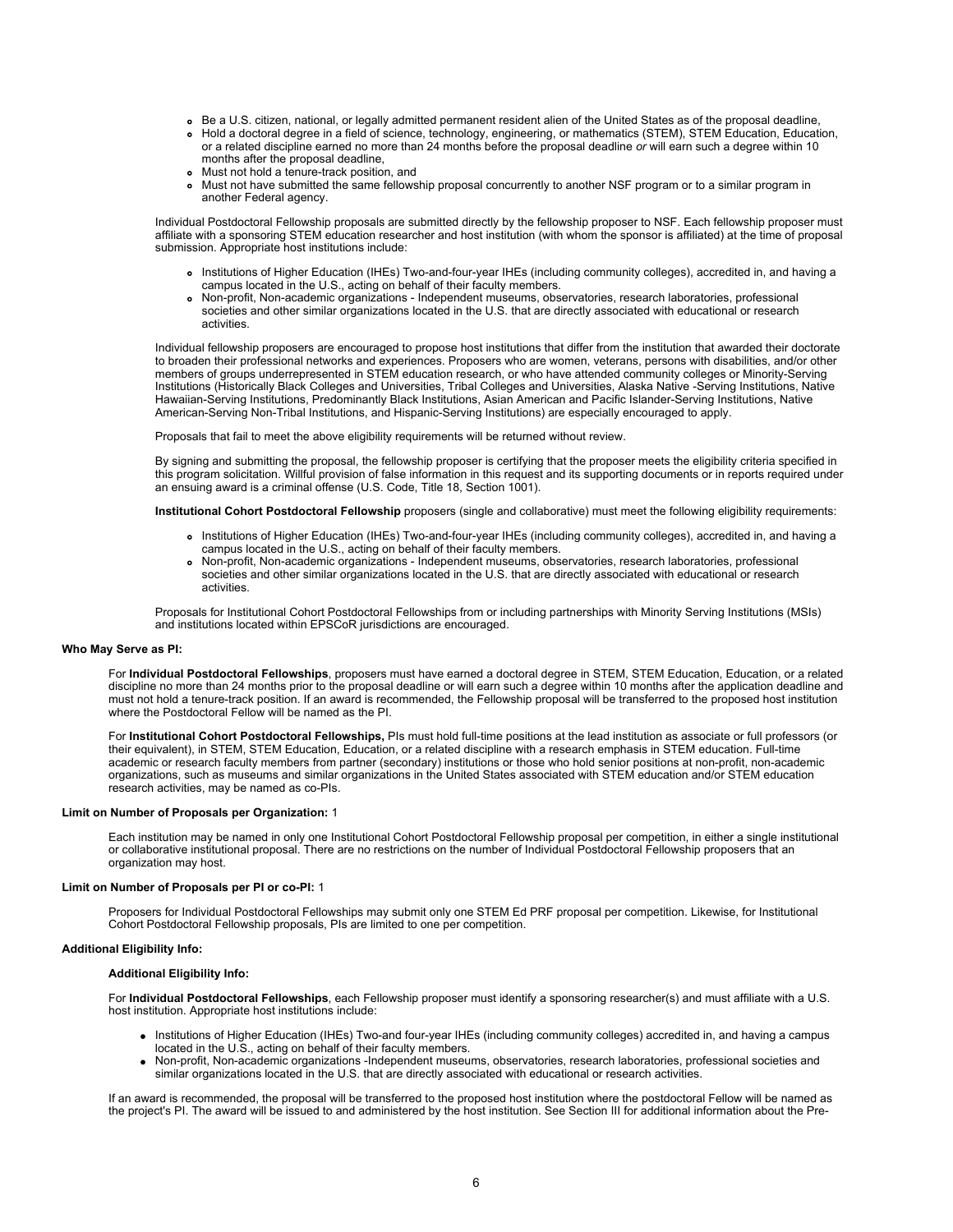## <span id="page-6-0"></span>**V. PROPOSAL PREPARATION AND SUBMISSION INSTRUCTIONS**

## **A. Proposal Preparation Instructions**

**Full Proposal Preparation Instructions**: Proposers may opt to submit proposals in response to this Program Solicitation via FastLane or Grants.gov.

- Full proposals submitted via FastLane: Proposals submitted in response to this program solicitation should be prepared and submitted in accordance with the general guidelines contained in the *NSF Proposal & Award Policies & Procedures Guide* (PAPPG). The complete text of the PAPPG is available electronically on the NSF website at: [https://www.nsf.gov/publications/pub\\_summ.jsp?ods\\_key=pappg](https://www.nsf.gov/publications/pub_summ.jsp?ods_key=pappg). Paper copies of the PAPPG may be obtained from the NSF Publications Clearinghouse, telephone (703) 292-8134 or by e-mail from [nsfpubs@nsf.gov](mailto:nsfpubs@nsf.gov). Proposers are reminded to identify this program solicitation number in the program solicitation block on the NSF Cover Sheet For Proposal to the National Science Foundation. Compliance with this requirement is critical to determining the relevant proposal processing guidelines. Failure to submit this information may delay processing.
- Full proposals submitted via Grants.gov: Proposals submitted in response to this program solicitation via Grants.gov should be prepared and submitted in accordance with the *NSF Grants.gov Application Guide: A Guide for the Preparation and Submission of NSF Applications via Grants.gov*. The complete text of the *NSF Grants.gov Application Guide* is available on the Grants.gov website and on the NSF website at: [\(https://www.nsf.gov/publications/pub\\_summ.jsp?ods\\_key=grantsgovguide](https://www.nsf.gov/publications/pub_summ.jsp?ods_key=grantsgovguide)). To obtain copies of the Application Guide and Application Forms Package, click on the Apply tab on the Grants.gov site, then click on the Apply Step 1: Download a Grant Application Package and Application Instructions link and enter the funding opportunity number, (the program solicitation number without the NSF prefix) and press the Download Package button. Paper copies of the Grants.gov Application Guide also may be obtained from the NSF Publications Clearinghouse, telephone (703) 292-8134 or by e-mail from [nsfpubs@nsf.gov](mailto:nsfpubs@nsf.gov).

In determining which method to utilize in the electronic preparation and submission of the proposal, please note the following:

Collaborative Proposals. All collaborative proposals submitted as separate submissions from multiple organizations must be submitted via FastLane. PAPPG Chapter II.D.3 provides additional information on collaborative proposals.

See PAPPG Chapter II.C.2 for guidance on the required sections of a full research proposal submitted to NSF. Please note that the proposal preparation instructions provided in this program solicitation may deviate from the PAPPG instructions.

For those submitting proposals involving **multiple collaborating institutions**, the PAPPG section II.D.3 provides additional information on collaborative proposals.

#### **Registration for Individual Postdoctoral Fellowship Candidates**

Before starting proposal preparation, the proposer must be registered as an Individual. Proposers must register as a [new Individual in Research.gov](https://www.research.gov/accountmgmt/assets/welcomeunaffiliated.html) and/or as a [new individual in Grants.gov.](https://www.grants.gov/web/grants/applicants/registration.html) Proposals to the **Individual Postdoctoral Fellowship** track must be submitted by the Fellowship proposer, not by the Authorized Organizational Representative (AOR) at your home or proposed host institution. At the proposal submission stage, the proposer serves as his/her own Sponsored Project Office (SPO) and AOR for the purposes of any research administration functions in FastLane or Grants.gov. Submission through NSF FastLane is strongly recommended because these are Fellowships with unique requirements. If the proposer elects to submit through Grants.gov, notification that ALL required documents have been successfully uploaded into FastLane by the deadline date must be affirmed.

#### **Proposal Preparation**

A full proposal consists of many parts and requires input from the Fellowship applicant, the proposed sponsoring researcher, and the proposed host institution. Partially completed proposals can be saved in FastLane or Grants.gov for future completion and submission.

**Proposals must include all the following items.** In cases where requirements given in this document differ from those given in the PAPPG or the NSF Grants.gov Application Guide, this solicitation takes precedence.

#### **Individual Postdoctoral Fellowship**

The following information and instructions supplement the guidelines provided in the PAPPG and NSF Grants.gov Application Guide.

**Proposal Cover Sheet:** FastLane Users: Select the STEM Ed PRF program solicitation number shown at the beginning of this solicitation from the drop-down menu. Grants.gov Users: The program solicitation number will be pre-populated by Grants.gov on the NSF Grant Application Cover Page. The title must start with "STEM Ed PRF", followed by a descriptive title of the project.. If the project will involve international partners, check the "International Cooperative Activities" box and identify the country/countries involved.

Information about Principal Investigator/Project Director.

- Co-PIs **No co-PIs are permitted** on the Cover Sheet.
- **Project Summary**, not to exceed one page, that includes an overview of the research and professional development plan and its relation to the candidate's career development goals, and separate statements that clearly address the intellectual merit and broader impacts of the proposed fellowship activities. In addition, the Project Summary must identify the sponsoring researcher's name and title, and the proposed host institution.
- **Project Description**, not to exceed twelve single-spaced pages (including any figures, pictures, and tables), which must include the following
- information:
	- Research and professional development plans that detail the STEM education research and professional development activities during the fellowship period.
	- Per the PAPPG, the Project Description must contain, as a separate section within the narrative, a section labeled "Broader Impacts"
	- Mentoring plan that clearly describes the planned mentoring activities and their relation to the research and professional development plan as well as to the applicant's career development,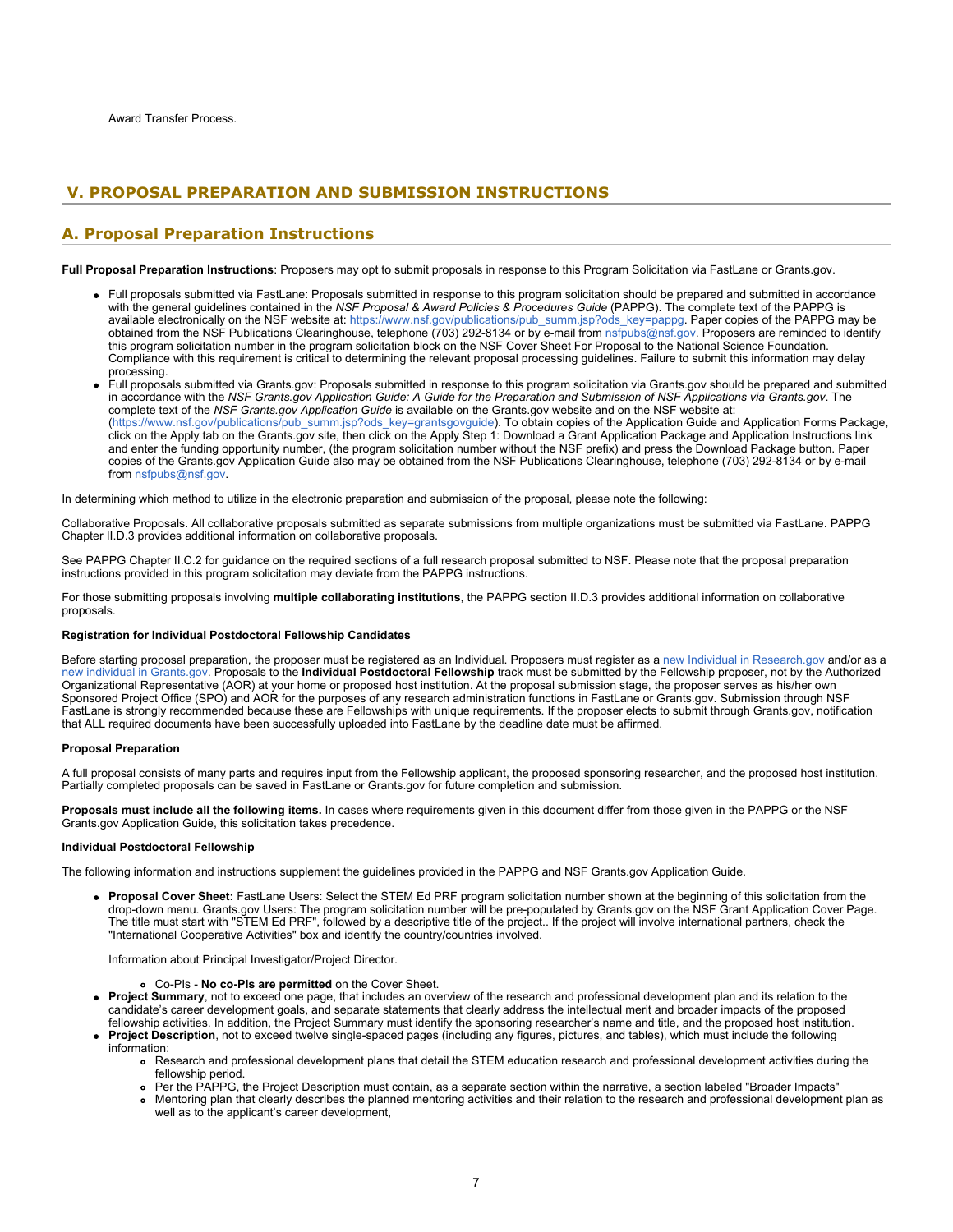- A detailed rationale for the choice of the host institution that identifies the sponsoring researcher, describes the institution's available facilities and resources, relates the proposed work to current research and educational efforts at the host institution, and otherwise justifies the suitability of the host institution, and
- A description of the applicant's long-term career goals and the role of this postdoctoral fellowship in achieving them.

Special certifications and permits may be required when projects involve human subjects, vertebrate animals, endangered species, hazardous materials, collecting in foreign countries, or other elements. The research plan should provide general information on these matters and address feasibility. If selected, candidates must submit required documentation of institutional approval to the NSF program officer before an award can be made.

Additional guidance on these sections is found later in this document.

- **References Cited**. See the Proposal & Award Policies & Procedures Guide (PAPPG) for format (no page limit).
- **Biographical Sketch**. See the most recent Proposal & Award Policies & Procedures Guide for format. The biographical sketch for the fellowship proposer is not to exceed three pages.
- **Budget.** Individual fellowships are awarded for up to \$300,000 (\$150,00 annually) for a maximum duration of 24 months. From that total, \$140,000 must be allocated for fellow salary (\$70,000 annually) and up to \$160,000 (\$80,000 annually) may be allocated for other expenses such as researchrelated costs (travel, professional memberships, equipment, etc.) and/or fringe benefits (e.g., health insurance). Co-PIs and other senior personnel are not allowed.
- **Budget Justification**. A budget justification must list and justify estimated expenditures under the annual fellowship allowance.

Should a proposal be recommended for award, the primary host organization will be required to submit a revised budget and budget justification that allocates the proposed direct costs to the appropriate NSF budget line item(s). Institutional fringe benefits and indirect costs will also be added to the budget prior to award in accordance with the guidance provided in Section III above.

- **Current and Pending Support**. See the Proposal & Award Policies & Procedures Guide (PAPPG). Include current support for research and training. Under pending support, include this proposal, as well as pending and planned applications to other fellowship or research programs. The project submitted to this solicitation should not be concurrently under review by another program. This information is to be submitted only for the applicant; not for the sponsoring researcher(s).
- **Facilities, Equipment and Other Resources**, as applicable. Insert text or upload a document that states: "See Letter(s) of Collaboration from the prospective host organization(s)."See the Proposal & Award Policies & Procedures Guide (PAPPG).
- **Supplementary Documentation**. Must include the following:
	- **Data Management Plan**, not to exceed two pages, must describe plans for data management and sharing of the products of research, or justify the absence of the need for such plans (See the PAPPG Data Management Plan.).
	- **Dissertation Abstract**, not to exceed one page, must describe the applicant's dissertation research
	- **A statement from the sponsoring researcher** indicating that the applicant's proposal has been read and approved by the sponsoring researcher and acknowledging the sponsor's commitment and specific role in guiding the fellow in their research and educational plans.
	- **A Biographical Sketch of the sponsoring researcher,** not to exceed three pages and conforming to the format specified in the PAPPG. **Postdoctoral Mentoring Plan** for the fellow, not to exceed one page, describing the sponsoring researcher's past experience in mentoring postdocs, especially in mentoring underrepresented minorities (if applicable), the expected availability of the sponsoring researcher for consultation during the award period, the role that the sponsoring researcher will play in the professional development of the fellow, the environment in which the fellow will be trained and mentored and resources that are available to support the proposed fellowship activities, and the appropriateness of match between the fellow and sponsoring researcher. Sponsors are not expected to provide the mentoring solely but may leverage resources of the host institution or other organizations. The statement also should include the name, title, department, email address, and telephone number of the sponsoring researcher, as well as the address and phone number of the sponsoring researcher's department at the host institution. The sponsoring researcher should sign the statement before sending it to the fellow.

Letter(s) of Collaboration from the prospective host institution, signed by the department chair (or equivalent) and the Sponsored Research Office, certifying that adequate facilities and support will be provided for the fellow to accommodate the proposed activities and certifying plans to appoint the Fellow as project PI if an award is recommended. The host institution's letter must specifically acknowledge that 1) the organization is aware that award recommendations will require a pre-award transfer of the proposal to the host institution, 2) the institution will submit all documents required for a pre-award transfer, including a new cover page that lists the Fellow as the PI and a budget that adds funding for organizational fringe and overhead costs to support the Fellow's benefits, and 3) the institution will administer the award to provide the Fellow's salary, benefits and proposed research activities. If the host institution has not received prior NSF funding, the institution will need to submit "New Awardee" documentation, which will be subject to NSF's evaluation before an award can be made or transferred.

For individuals who have not completed the PhD at the time of proposal submission, a signed letter from the graduate advisor or Dean confirming the expectation that the candidate will receive the degree before the requested start date of the fellowship.

The fellowship applicant and the proposed sponsoring scientist(s) should submit their collaborator information under "Collaborators & Other Affiliations (COA)" specified in the PAPPG using the instructions and spreadsheet template. These are submitted as Single Copy Documents.

#### **Guidance on the Project Description:**

The research and professional development plans describe the STEM education research study that the fellow will conduct and the training that the fellow will receive during the fellowship period.

The *research plan* should include an introduction or background section; an explanation of the research significance and its implications; a brief review of the relevant literature and its relation to the proposed research; a statement of research objectives and/or research questions; a description of the research design and methods; and how the proposed research relates to the fellow's career development and future research directions. The research plan should also include a timetable with goals and benchmarks for the major research activities.

The **professional development plan** should include the training objectives and the activities and timeline for achieving them. The plan may include researchrelated activities as well as other career preparation activities. The professional development activities might, for example, include formal coursework, workshops, and scholarly community activities such as conference presentations or colloquia participation. Teaching activity (no more than one course per year) should be incorporated into the professional development plan if such teaching experience is deemed valuable for the fellow's career development (i.e., the fellow intends to pursue a career in academia). The professional development plan should also include a timetable with annual goals along with benchmarks for major anticipated outcomes. Finally, the professional development plan should include an explanation of how the professional development activities will enhance the fellow's career development and future research directions.

#### **Institutional Postdoctoral Cohort Fellowship**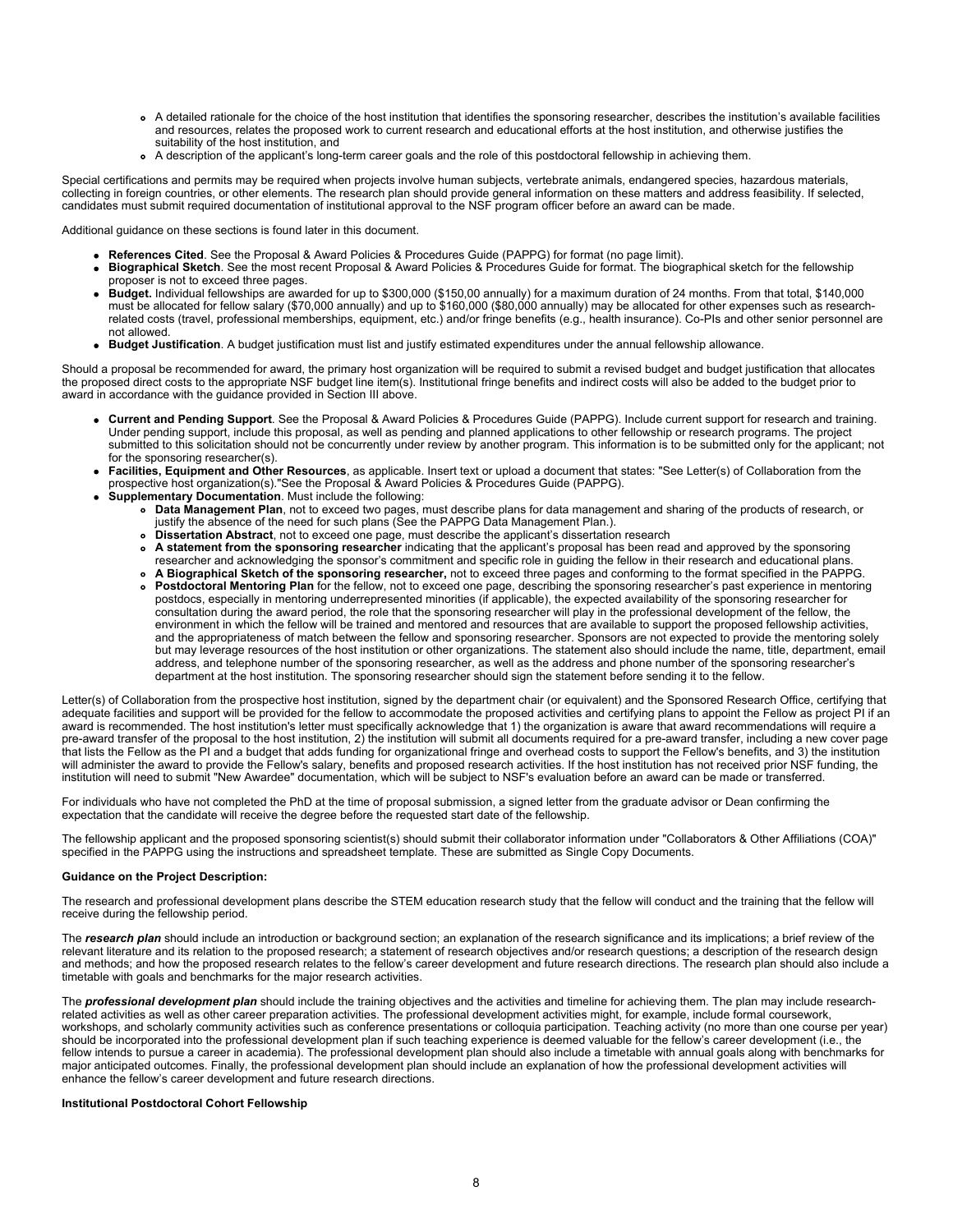The following information and instructions supplement the guidelines provided in the PAPPG and NSF Grants.gov Application Guide.

- **Project Summary**. Not to exceed one page, that includes an overview of the research and education training plans, an overview of the recruitment/ application/selection plan, and separate statements that clearly address the intellectual merit and broader impacts of the proposed program.
- **Project Description**. Not to exceed fifteen single-spaced pages (including any figures, pictures, and tables), and provides the following information: Research and professional development training plans that detail the research and professional development activities during the fellowship period.
	- Recruitment/application/selection plans, that include, as relevant, efforts to recruit postdoctoral fellows who are member of underrepresented groups and those from Minority Serving Institutions (MSIs), as well as details about the application and selection processes,
	- Plan for evaluating the success of the postdoctoral program that identifies the evaluator, the evaluation design, and metrics that will be employed, with attention paid to the solicitation-specific criteria,
	- A detailed account regarding the roles and responsibilities of the PI and co-PI(s) as mentors to the postdoctoral fellow cohort, and
	- For collaborative institutional proposals, an explanation of the rationale for the collaboration, the value-added from the collaboration, and the means of developing community among the postdoctoral fellows and across the institutions.

Further guidance on these sections can be found in the section titled *Guidance on Project Description* later in this document.

- **Budget.** Institutional fellowships will be awarded up to \$1,250,000 for awards to single institutions, or up to 2,500,000 for awards made to collaborating institutions (up to three institutions, including the lead), for a duration of up to three years. Other limitations apply. Please see section V.B. *Budgetary Information* in this document for further guidelines.
- **Budget Justification**. A budget justification that lists and justifies estimated expenditures for the fellowship program and its administration.
	- **Supplementary Documentation**. Must include the following:
		- **Data Management Plan**, not to exceed two pages, must describe plans for data management and sharing of the products of research, or asserts the absence of the need for such plans. For proposals that are collaborations of multiple institutions in a single project, only one Data Management Plan should be submitted. Proposers should refer to the PAPPG for additional guidance on the DMP.
		- **Postdoctoral Mentoring Plan**, not to exceed one page, describing the researcher's past experience in mentoring postdocs, especially in mentoring underrepresented minorities (if applicable), the expected availability of the sponsoring researcher for consultation during the award period, the role that the sponsoring researcher will play in the professional development of the fellow, the environment in which the fellows will be trained and mentored and resources that are available to support the proposed fellowship activities, and the appropriateness of match between the fellows and the sponsoring researcher. Sponsors are not expected to provide the mentoring solely but may leverage resources of the host institution and partner organizations. The statement also should include the name, title, department, email address, and telephone number of the sponsoring researcher, as well as the address and phone number of the sponsoring researcher's department at the host institution. The sponsoring researcher should sign the statement before submitting with the proposal application. For further information, proposers are advised to consult the PAPPG. For collaborations of institutions, only one postdoctoral mentoring plan should be submitted for the entire project.

#### **Guidance on the Project Description:**

The project description should include the following six sections: significance, research training plan, professional development plan, evaluation plan, personnel, and recruitment/application/selection plans. The postdoctoral mentoring plan is also required as part of the proposal but is uploaded into Supplementary Documentation as a separate document, apart from the Project Description.

**Significance**: Describe the importance of the proposed postdoctoral fellowship project as well as its relation to the goals of the STEM Ed PRF Program. As relevant, describe the proposed project's strategies for broadening participation of members of underrepresented groups in STEM education research.

**Research Plan:** Describe the training opportunities that will actively engage fellows in ongoing and independent research projects that promote their development beyond their doctoral dissertation work and helps establish them as self-directed scholars. Although the proposed research experiences may focus on any STEM education-related topic, the STEM Ed PRF Program encourages innovative proposals that focus on one or more of the research topic areas listed below. This list of research topic areas is neither exhaustive nor mutually exclusive.

- Diversity, equity, and inclusion in STEM education and
- workforce Interdisciplinary research in STEM education fields
- Factors at the institutional, structural, organizational, societal, and systemic levels that affect STEM education and workforce
- Informal STEM education
- STEM education at two-year and community colleges
- STEM education policy research and research that builds on and expands the foundations for evaluating STEM education and workforce development  $\bullet$ initiatives

**Professional Development Plan:** Describe the professional development opportunities that will assist fellows in developing professional competencies, for example, acquisition of new research methods, knowledge of the research literature, participation in scholarly communities, proficiency in instruction, or grant writing skills. The professional development opportunities should extend beyond the typical kinds of professional development activities expected of new scholars. Also note that teaching activity (no more than one course per year) should be incorporated into the professional development plan if such experience is deemed valuable for the fellow's future career development.

**Evaluation Plan:** Describe the plan that will be used to evaluate the success of the postdoctoral program, including the metrics and methods used in the evaluation design. Special attention should be paid to evaluating the effectiveness of the program in 1) supporting the development of highly prepared STEM education researchers, especially those who are women and members of groups underrepresented in STEM, and 2) significantly involving MSIs, community colleges, and institutions within EPSCoR jurisdictions in the project. The evaluator(s) may be internal or external to the institution but should not include personnel involved in the design or delivery of the fellowship project. PIs may wish to enlist specialists in education research, either from their own institutions or others, to serve as evaluators.

Personnel: Describe the expertise and experience of the senior personnel at each institution, and their specific roles and responsibilities in the postdoctoral project.

**Recruitment/Application/Selection Plan:** Describe plans for the recruitment, application process, and selection of the cohort of postdoctoral fellows. Include a description of activities to recruit postdoctoral fellows who are women and/or members of underrepresented groups and those from Minority Serving Institutions (MSIs) including Historically Black Colleges and Universities, Tribal Colleges and Universities, Alaska Native -Serving Institutions, Native Hawaiian-Serving Institutions, Predominantly Black Institutions, Asian American and Pacific Islander-Serving Institutions, Native American-Serving Non-Tribal Institutions, and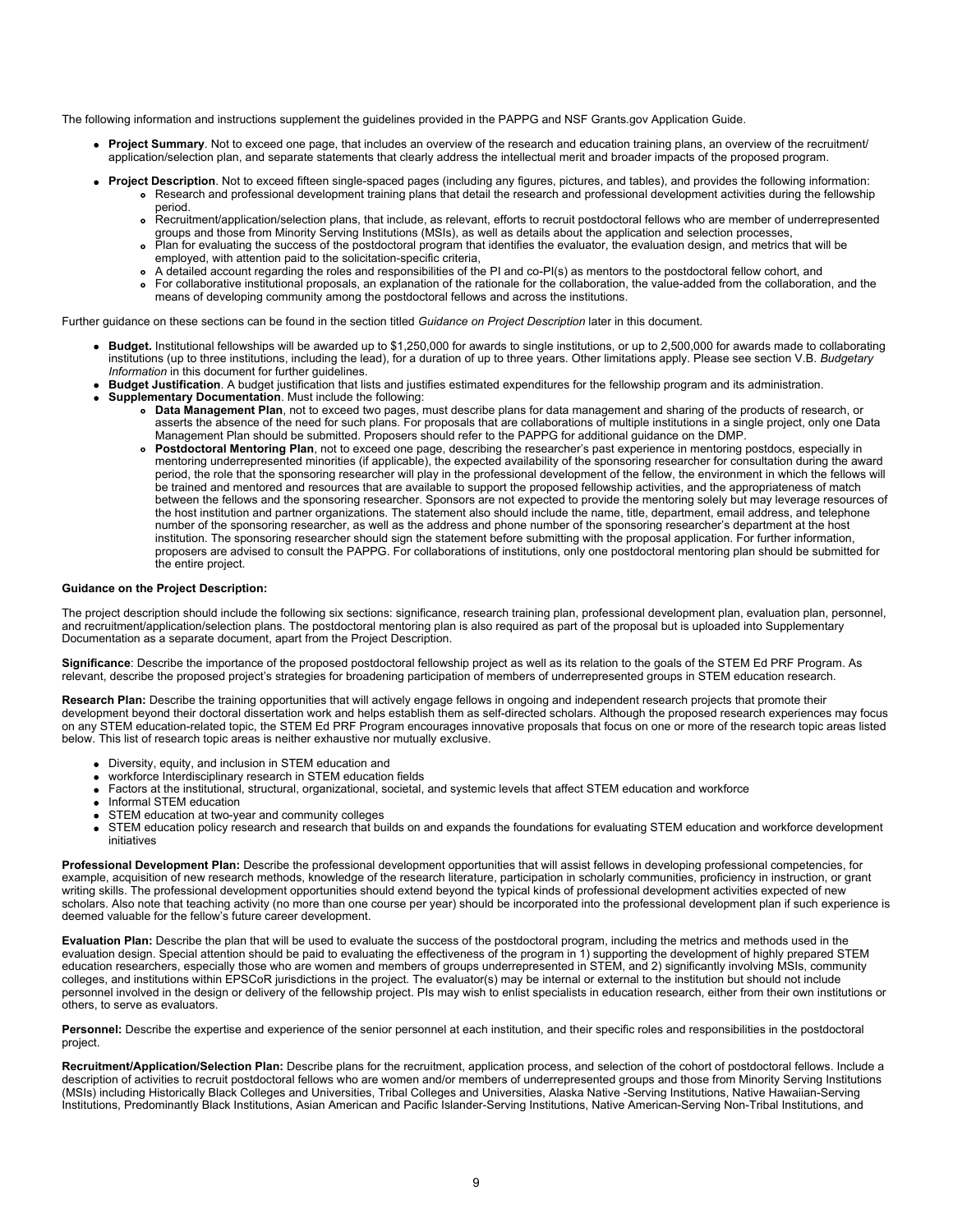Hispanic-Serving Institutions.

For Collaborative Institutional proposals, also include the following section:

Plan for Collaboration: Describe the plans for collaboration, including the nature of the collaborative activities, the value-added from the collaborative effort, the plans for developing community among the cohort fellows and across institutions, and the management plan, roles, and responsibilities of each institution. While not every institution in the collaborative is required to host a postdoctoral fellow(s), the roles of each partner institution should be substantial and contribute significant value to the proposed project.

## <span id="page-9-0"></span>**B. Budgetary Information**

#### **Cost Sharing:**

Inclusion of voluntary committed cost sharing is prohibited.

#### **Other Budgetary Limitations:**

The award amount is set based on the duration of the award (for individual awards) or project (for institution awards).

#### **Budget Preparation Instructions:**

For **Individual Postdoctoral Fellowship** awards, the award amount is based on the fellowship duration and may be prorated accordingly. The \$70,000 salary should be entered in Senior Personnel with 12 calendar months. An annual Budget must be submitted for each of up to two years of fellowship support. For the Budget Justification, a description must be provided detailing the plan for utilizing the \$80,000 annual allowance for research-related activities (travel, professional memberships, equipment, etc.). Note that all awards will be made to the host institution using the Pre-award Transfer Process. Budgets and award documents will be adjusted to include institutional fringe benefits and overhead costs.

For **Institutional Cohort Postdoctoral Fellowship** awards to single or multiple institution collaboratives, the award amount is based on the award duration, number of fellows, and costs of related project activities, and may be prorated accordingly. Along with the other parts of a collaborative proposal as outlined in the PAPPG, section II.D.3, each institution in the collaborative should enter a budget and budget justification, detailing costs involved with administering the project at their institution. Evaluation costs should be included in the lead institution budget.

Because the STEM Ed PRF funding is primarily intended to support postdoctoral fellowships, at least 80% of the project budget(s) for those institutions hosting fellows must be allocated to those fellowships. Fellowship funding should be consistent with the guidelines for Individual Postdoctoral Fellowship awards under this program as follows:

- Postdoctoral fellow stipends \$70,000 annually per fellow, for \$140,000 over 24 months per fellow
- Other postdoctoral fellow expenses Up to \$80,000 annually per fellow, for a maximum of \$160,000 over 24 months per fellow. Other expenses might include travel costs related to research and professional development, research expenses such as equipment or participant stipends, and fringe benefit expenses such as health insurance.

For awards to single institutions, the approximate number of postdoctoral fellows expected in the two-year cohort is four. For awards to collaborating institutions, the approximate number of postdoctoral fellows expected in the two-year cohort may vary from four to six, with a minimum of two postdoctoral fellows at any institution hosting STEM Ed PRF fellows.

Note it is expected that the first year of the institutional awards will primarily involve project administration, such as advertising the fellowship opportunities, recruiting candidates, and selecting fellows, with postdoctoral fellows beginning the project at the start of the second year.

#### <span id="page-9-1"></span>**C. Due Dates**

**Full Proposal Deadline(s)** (due by 5 p.m. submitter's local time):

March 01, 2022

### <span id="page-9-2"></span>**D. FastLane/Grants.gov Requirements**

#### **Guidance for Individual Postdoctoral Fellowship Proposers**

#### *For Proposals Submitted Via Fastlane:*

Before starting proposal preparation, the proposer must register as a new individual in Research.gov:

<https://www.research.gov/accountmgmt/assets/welcomeunaffiliated.html>. Detailed instructions regarding the technical aspects of preparation and submission via FastLane are available at: <https://www.fastlane.nsf.gov/a1/newstan.htm>. For FastLane user support, call the FastLane Help Desk at 1-800-673-6188 or email [fastlane@nsf.gov .](mailto:fastlane@nsf.gov) The FastLane Help Desk answers general technical questions related to the use of the FastLane system. Specific questions related to this program solicitation should be referred to the NSF program staff contact(s) listed in Section VIII of this funding opportunity.

Submitting the Proposal: Fellowship proposals must be submitted by the individual, not by the individual's current or proposed organizational Sponsored Projects Office (SPO). The individual serves as his/her own SPO and Authorized Organizational Representative (AOR) for the purposes of any research administration functions in FastLane. As such, the proposer, serving as the SPO/AOR must electronically sign and submit the proposal using the Sign and Submit button in FastLane. The individual is signing on his/her own behalf and by signing the proposal NSF is in no way inferring that the individual has assumed organizational status. Further instructions regarding this process are available on the FastLane Website at: <https://www.fastlane.nsf.gov/fastlane.jsp>.

#### *For Proposals Submitted Via Grants.gov:*

Before starting proposal preparation, the proposer must register as a new individual in Research.gov and Grants.gov. To register as a new individual in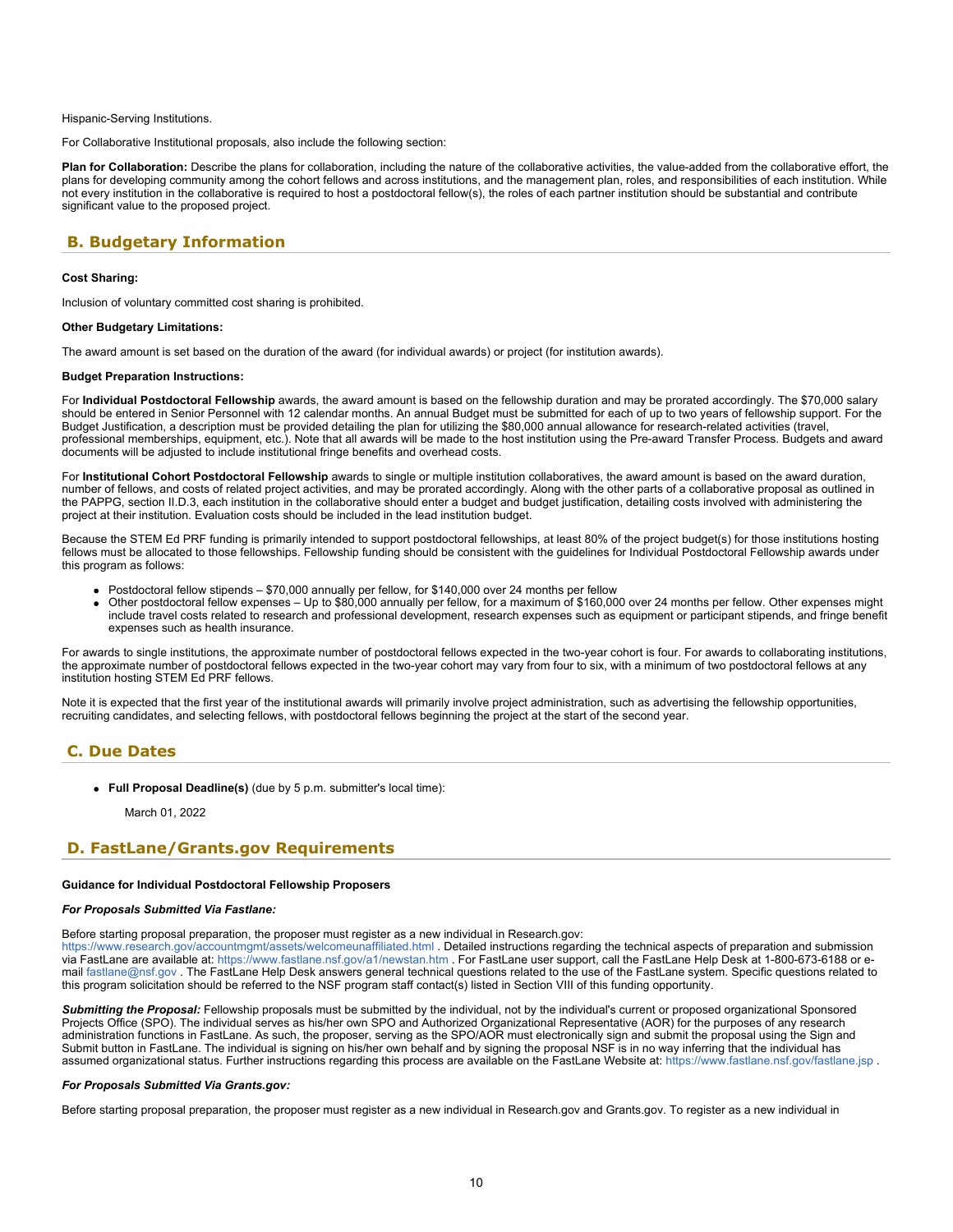Research.gov go to: <https://www.research.gov/accountmgmt/assets/welcomeunaffiliated.html>and to register in Grants.gov go to: [https://www.grants.gov/web/grants/applicants/registration.html .](https://www.grants.gov/web/grants/applicants/registration.html) Once registered, the proposer can then apply for grant opportunities which indicate "Individual" eligibility on the Grants.gov website. Comprehensive information about using Grants.gov is available on the Grants.gov Applicant Resources webpage: [https://www.grants.gov/web/grants/applicants.html .](https://www.grants.gov/web/grants/applicants.html) In addition, the NSF Grants.gov Application Guide provides additional technical guidance regarding preparation of proposals via Grants.gov. For Grants.gov user support, contact the Grants.gov Contact Center at 1-800-518-4726 or by email: [support@grants.gov](mailto:support@grants.gov) . The Grants.gov Contact Center answers general technical questions related to the use of Grants.gov. Specific questions related to this program solicitation should be referred to the NSF program staff contact(s) listed in Section VIII of this solicitation.

Submitting the Proposal: Fellowship proposals must be submitted by the individual, not by the individual's current or proposed organizational Sponsored Projects Office (SPO). Once all documents have been completed, the individual must submit the proposal to Grants.gov and verify the desired funding opportunity and agency to which the proposal is submitted. The individual must then sign and submit the application to Grants.gov. The completed application will be transferred to the NSF FastLane system for further processing.

Proposers that submitted via FastLane may use Research.gov to verify the status of their submission to NSF. For proposers that submitted via Grants.gov, until an application has been received and validated by NSF, the applicant may check the status of an application on Grants.gov. After proposers have received an email notification from NSF, Research.gov should be used to check the status of an application.

#### **Guidance for Institutional Cohort Postdoctoral Fellowship Proposers**

#### *For Proposals Submitted Via FastLane***:**

To prepare and submit a proposal via FastLane, see detailed technical instructions available at: <https://www.fastlane.nsf.gov/a1/newstan.htm>. For FastLane user support, call the NSF Help Desk at 1-800-673-6188 or e-mail [fastlane@nsf.gov](mailto:fastlane@nsf.gov). The NSF Help Desk answers general technical questions related to the use of the FastLane and Research.gov systems. Specific questions related to this program solicitation should be referred to the NSF program staff contact(s) listed in Section VIII of this funding opportunity.

#### *For Proposals Submitted Via Grants.gov***:**

Before using Grants.gov for the first time, each organization must register to create an institutional profile. Once registered, the applicant's organization can then apply for any federal grant on the Grants.gov website. Comprehensive information about using Grants.gov is available on the Grants.gov Applicant Resources webpage:<https://www.grants.gov/web/grants/applicants.html>. In addition, the NSF Grants.gov Application Guide (see link in Section V.A) provides instructions regarding the technical preparation of proposals via Grants.gov. For Grants.gov user support, contact the Grants.gov Contact Center at 1-800-518-4726 or by email: [support@grants.gov.](mailto:support@grants.gov) The Grants.gov Contact Center answers general technical questions related to the use of Grants.gov. Specific questions related to this program solicitation should be referred to the NSF program staff contact(s) listed in Section VIII of this solicitation.

*Submitting the Proposal:* Once all documents have been completed, the Authorized Organizational Representative (AOR) must submit the application to Grants.gov and verify the desired funding opportunity and agency to which the application is submitted. The AOR must then sign and submit the application to Grants.gov. The completed application will be transferred to the NSF FastLane system for further processing.

Proposers that submitted via FastLane may use Research.gov to verify the status of their submission to NSF. For proposers that submitted via Grants.gov, until an application has been received and validated by NSF, the Authorized Organizational Representative may check the status of an application on Grants.gov. After proposers have received an e-mail notification from NSF, Research.gov should be used to check the status of an application.

## <span id="page-10-0"></span>**VI. NSF PROPOSAL PROCESSING AND REVIEW PROCEDURES**

Proposals received by NSF are assigned to the appropriate NSF program for acknowledgement and, if they meet NSF requirements, for review. All proposals are carefully reviewed by a scientist, engineer, or educator serving as an NSF Program Officer, and usually by three to ten other persons outside NSF either as *ad hoc* reviewers, panelists, or both, who are experts in the particular fields represented by the proposal. These reviewers are selected by Program Officers charged with oversight of the review process. Proposers are invited to suggest names of persons they believe are especially well qualified to review the proposal and/or persons they would prefer not review the proposal. These suggestions may serve as one source in the reviewer selection process at the Program Officer's discretion. Submission of such names, however, is optional. Care is taken to ensure that reviewers have no conflicts of interest with the proposal. In addition, Program Officers may obtain comments from site visits before recommending final action on proposals. Senior NSF staff further review recommendations for awards. A flowchart that depicts the entire NSF proposal and award process (and associated timeline) is included in PAPPG Exhibit III-1.

A comprehensive description of the Foundation's merit review process is available on the NSF website at: [https://www.nsf.gov/bfa/dias/policy/merit\\_review/](https://www.nsf.gov/bfa/dias/policy/merit_review/).

Proposers should also be aware of core strategies that are essential to the fulfillment of NSF's mission, as articulated in *[Building the Future: Investing in](https://www.nsf.gov/publications/pub_summ.jsp?ods_key=nsf18045) [Discovery and Innovation - NSF Strategic Plan for Fiscal Years \(FY\) 2018 – 2022](https://www.nsf.gov/publications/pub_summ.jsp?ods_key=nsf18045)*. These strategies are integrated in the program planning and implementation process, of which proposal review is one part. NSF's mission is particularly well-implemented through the integration of research and education and broadening participation in NSF programs, projects, and activities.

One of the strategic objectives in support of NSF's mission is to foster integration of research and education through the programs, projects, and activities it supports at academic and research institutions. These institutions must recruit, train, and prepare a diverse STEM workforce to advance the frontiers of science and participate in the U.S. technology-based economy. NSF's contribution to the national innovation ecosystem is to provide cutting-edge research under the guidance of the Nation's most creative scientists and engineers. NSF also supports development of a strong science, technology, engineering, and mathematics (STEM) workforce by investing in building the knowledge that informs improvements in STEM teaching and learning.

NSF's mission calls for the broadening of opportunities and expanding participation of groups, institutions, and geographic regions that are underrepresented in STEM disciplines, which is essential to the health and vitality of science and engineering. NSF is committed to this principle of diversity and deems it central to the programs, projects, and activities it considers and supports.

## <span id="page-10-1"></span>**A. Merit Review Principles and Criteria**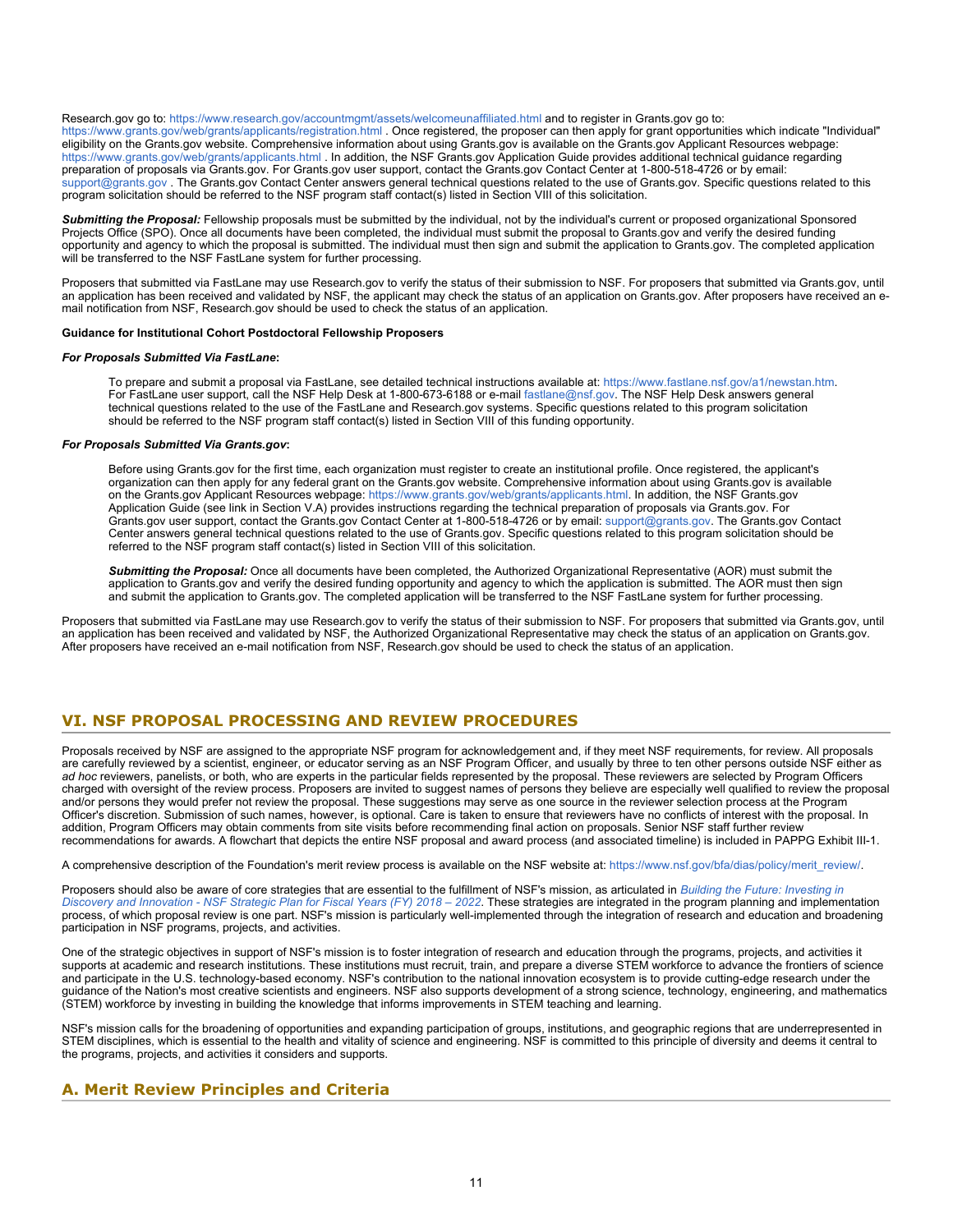The National Science Foundation strives to invest in a robust and diverse portfolio of projects that creates new knowledge and enables breakthroughs in understanding across all areas of science and engineering research and education. To identify which projects to support, NSF relies on a merit review process that incorporates consideration of both the technical aspects of a proposed project and its potential to contribute more broadly to advancing NSF's mission "to promote the progress of science; to advance the national health, prosperity, and welfare; to secure the national defense; and for other purposes." NSF makes every effort to conduct a fair, competitive, transparent merit review process for the selection of projects.

#### **1. Merit Review Principles**

These principles are to be given due diligence by PIs and organizations when preparing proposals and managing projects, by reviewers when reading and evaluating proposals, and by NSF program staff when determining whether or not to recommend proposals for funding and while overseeing awards. Given that NSF is the primary federal agency charged with nurturing and supporting excellence in basic research and education, the following three principles apply:

- All NSF projects should be of the highest quality and have the potential to advance, if not transform, the frontiers of knowledge.
- NSF projects, in the aggregate, should contribute more broadly to achieving societal goals. These "Broader Impacts" may be accomplished through the research itself, through activities that are directly related to specific research projects, or through activities that are supported by, but are complementary to, the project. The project activities may be based on previously established and/or innovative methods and approaches, but in either case must be well justified.
- Meaningful assessment and evaluation of NSF funded projects should be based on appropriate metrics, keeping in mind the likely correlation between the effect of broader impacts and the resources provided to implement projects. If the size of the activity is limited, evaluation of that activity in isolation is not likely to be meaningful. Thus, assessing the effectiveness of these activities may best be done at a higher, more aggregated, level than the individual project.

With respect to the third principle, even if assessment of Broader Impacts outcomes for particular projects is done at an aggregated level, PIs are expected to be accountable for carrying out the activities described in the funded project. Thus, individual projects should include clearly stated goals, specific descriptions of the activities that the PI intends to do, and a plan in place to document the outputs of those activities.

These three merit review principles provide the basis for the merit review criteria, as well as a context within which the users of the criteria can better understand their intent.

#### **2. Merit Review Criteria**

All NSF proposals are evaluated through use of the two National Science Board approved merit review criteria. In some instances, however, NSF will employ additional criteria as required to highlight the specific objectives of certain programs and activities.

The two merit review criteria are listed below. **Both** criteria are to be given **full consideration** during the review and decision-making processes; each criterion is necessary but neither, by itself, is sufficient. Therefore, proposers must fully address both criteria. (PAPPG Chapter II.C.2.d(i). contains additional information for use by proposers in development of the Project Description section of the proposal). Reviewers are strongly encouraged to review the criteria, including PAPPG Chapter II.C.2.d(i), prior to the review of a proposal.

When evaluating NSF proposals, reviewers will be asked to consider what the proposers want to do, why they want to do it, how they plan to do it, how they will know if they succeed, and what benefits could accrue if the project is successful. These issues apply both to the technical aspects of the proposal and the way in which the project may make broader contributions. To that end, reviewers will be asked to evaluate all proposals against two criteria:

- **Intellectual Merit:** The Intellectual Merit criterion encompasses the potential to advance knowledge; and
- **Broader Impacts:** The Broader Impacts criterion encompasses the potential to benefit society and contribute to the achievement of specific, desired societal outcomes.

The following elements should be considered in the review for both criteria:

- 1. What is the potential for the proposed activity to
	- a. Advance knowledge and understanding within its own field or across different fields (Intellectual Merit); and
	- b. Benefit society or advance desired societal outcomes (Broader Impacts)?
- 2. To what extent do the proposed activities suggest and explore creative, original, or potentially transformative concepts?
- 3. Is the plan for carrying out the proposed activities well-reasoned, well-organized, and based on a sound rationale? Does the plan incorporate a mechanism to assess success?
- 4. How well qualified is the individual, team, or organization to conduct the proposed activities?
- 5. Are there adequate resources available to the PI (either at the home organization or through collaborations) to carry out the proposed activities?

Broader impacts may be accomplished through the research itself, through the activities that are directly related to specific research projects, or through activities that are supported by, but are complementary to, the project. NSF values the advancement of scientific knowledge and activities that contribute to achievement of societally relevant outcomes. Such outcomes include, but are not limited to: full participation of women, persons with disabilities, and other underrepresented groups in science, technology, engineering, and mathematics (STEM); improved STEM education and educator development at any level; increased public scientific literacy and public engagement with science and technology; improved well-being of individuals in society; development of a diverse, globally competitive STEM workforce; increased partnerships between academia, industry, and others; improved national security; increased economic competitiveness of the United States; and enhanced infrastructure for research and education.

Proposers are reminded that reviewers will also be asked to review the Data Management Plan and the Postdoctoral Researcher Mentoring Plan, as appropriate.

#### **Additional Solicitation Specific Review Criteria**

The STEM Ed PRF proposals will be reviewed by a panel of disciplinary and interdisciplinary experts spanning many STEM education disciplinary areas. Ad hoc reviews may also be sought if deemed necessary. In addition to the regular NSF review criteria, reviewers/panelists will also consider the following criteria for fellowship proposals:

#### **For Every EHR STEM Ed Fellowship Proposal**

- How well does the mentoring plan balance providing supervisory guidance for the fellow(s) with promoting their independent growth as a scholar(s)?
- Does the research plan provide meaningful opportunities to engage the fellow(s) in ongoing and independent research projects that promote development of fellow(s) beyond doctoral dissertation work and advancement as self-directed scholars?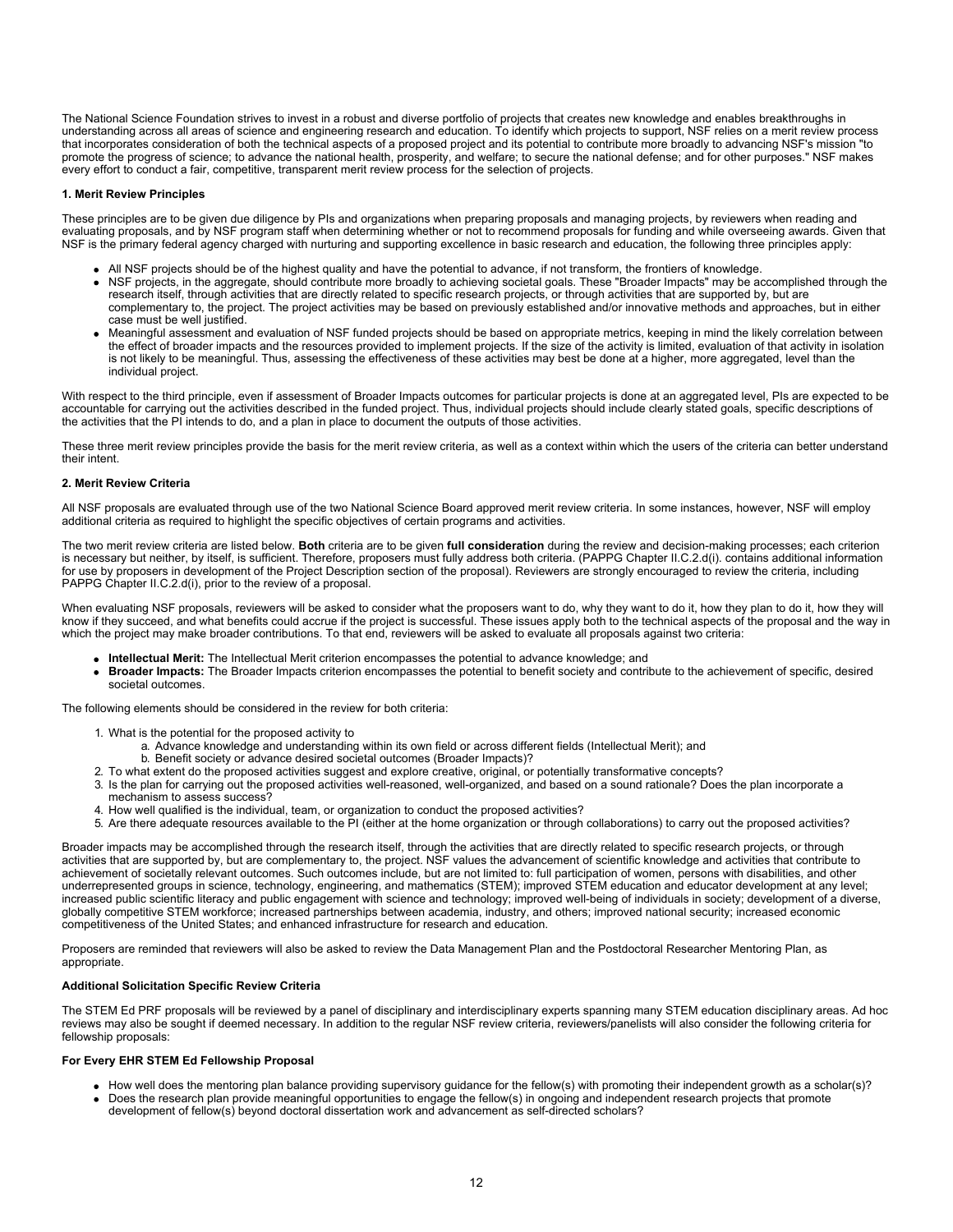- To what extent does the professional development plan offer a range of appropriate research and career development opportunities?
- To what extent does the professional development plan provide meaningful opportunities for the fellow(s) to develop professional competencies (e.g., research methods expertise, teaching expertise, grant writing expertise, expertise in mentoring graduate students)?
- To what extent does the proposed project design prioritize broadening participation through the inclusion of women and people from groups underrepresented in STEM as fellowship recipients?
- How well qualified is the sponsoring researcher for mentoring postdoctoral fellows in the development of knowledge and skills as STEM education researchers? Is there evidence of a history of success in this role?
- Does the proposal include supporting postdoctoral research studies focused on broadening participation in STEM?

#### **Additional Review Criteria for Individual Postdoctoral Fellowship Proposals**

Along with the additional review criteria listed above for every EHR STEM Ed PRF proposal, one other criterion, described here, should be considered in reviews of Individual Postdoctoral Fellowship proposals.

- To what extent is the sponsoring mentor and host institution a suitable match to the fellow's proposed project?
- To what extent does the mentoring plan provide a beneficial balance of supervisory guidance and the fellow's independent growth as a scholar?
- To what extent does the Fellow demonstrate the potential to meet the program goals?

#### **Additional Review Criteria for Institutional Cohort Postdoctoral Fellowship Proposals**

Along with the additional review criteria for every EHR STEM Ed PRF proposal listed above, the following criteria should be considered in reviews of Institutional Cohort Postdoctoral Fellowship proposals.

- How well does the project design address the unique challenges experienced by postdoctoral fellows who are women and/or members of groups
- underrepresented in STEM to ensure their retention and rigorous preparation as STEM education researchers? To what extent are the project recruitment/application/selection plans designed to broaden participation of fellows who are women and members of
- groups underrepresented in STEM?
- How well does the evaluation design the project design include explicit plans to establish and maintain community among the cohort of fellows? Does the evaluation plan provide an adequate means of assessing the fellowship project's success, particularly in regard to the program's prioritized groups and institutions?
- Is the proposal submitted by an MSI, community college, or an institution from an EPSCoR jurisdiction?

#### **Collaborative Institutional Cohort Fellowship Proposals**

Along with the additional review criteria for every EHR STEM Ed PRF proposals and for Institutional Cohort Postdoctoral Fellowship proposals, listed above, the following criteria should also be considered in reviews of Collaborative Institutional Cohort Postdoctoral Fellowship proposals.

- Does the collaborative involve MSIs, community colleges, and/or institutions from EPSCoR jurisdictions in significant roles including Historically Black Colleges and Universities, Tribal Colleges and Universities, Alaska Native-serving Institutions, Native Hawaiian-serving Institutions, Predominantly Black Institutions, Asian American and Pacific Islander-serving Institutions, Native American-serving Non-Tribal Institutions, and Hispanic-serving Institutions?
- How well does the proposed project design promote a meaningful and equitable collaboration among the institutions?
- To what extent does the proposed project address the cultivation and maintenance of community among the collaborative cohort of Fellows?
- To what extent does the collaborative add value to the Fellows' experiences and to their development?

## <span id="page-12-0"></span>**B. Review and Selection Process**

Proposals submitted in response to this program solicitation will be reviewed by Ad hoc Review and/or Panel Review.

Reviewers will be asked to evaluate proposals using two National Science Board approved merit review criteria and, if applicable, additional program specific criteria. A summary rating and accompanying narrative will generally be completed and submitted by each reviewer and/or panel. The Program Officer assigned to manage the proposal's review will consider the advice of reviewers and will formulate a recommendation.

After scientific, technical and programmatic review and consideration of appropriate factors, the NSF Program Officer recommends to the cognizant Division Director whether the proposal should be declined or recommended for award. NSF strives to be able to tell applicants whether their proposals have been declined or recommended for funding within six months. Large or particularly complex proposals or proposals from new awardees may require additional review and processing time. The time interval begins on the deadline or target date, or receipt date, whichever is later. The interval ends when the Division Director acts upon the Program Officer's recommendation.

After programmatic approval has been obtained, the proposals recommended for funding will be forwarded to the Division of Grants and Agreements for review of business, financial, and policy implications. After an administrative review has occurred, Grants and Agreements Officers perform the processing and issuance of a grant or other agreement. Proposers are cautioned that only a Grants and Agreements Officer may make commitments, obligations or awards on behalf of NSF or authorize the expenditure of funds. No commitment on the part of NSF should be inferred from technical or budgetary discussions with a NSF Program Officer. A Principal Investigator or organization that makes financial or personnel commitments in the absence of a grant or cooperative agreement signed by the NSF Grants and Agreements Officer does so at their own risk.

Once an award or declination decision has been made, Principal Investigators are provided feedback about their proposals. In all cases, reviews are treated as confidential documents. Verbatim copies of reviews, excluding the names of the reviewers or any reviewer-identifying information, are sent to the Principal Investigator/Project Director by the Program Officer. In addition, the proposer will receive an explanation of the decision to award or decline funding.

## <span id="page-12-1"></span>**VII. AWARD ADMINISTRATION INFORMATION**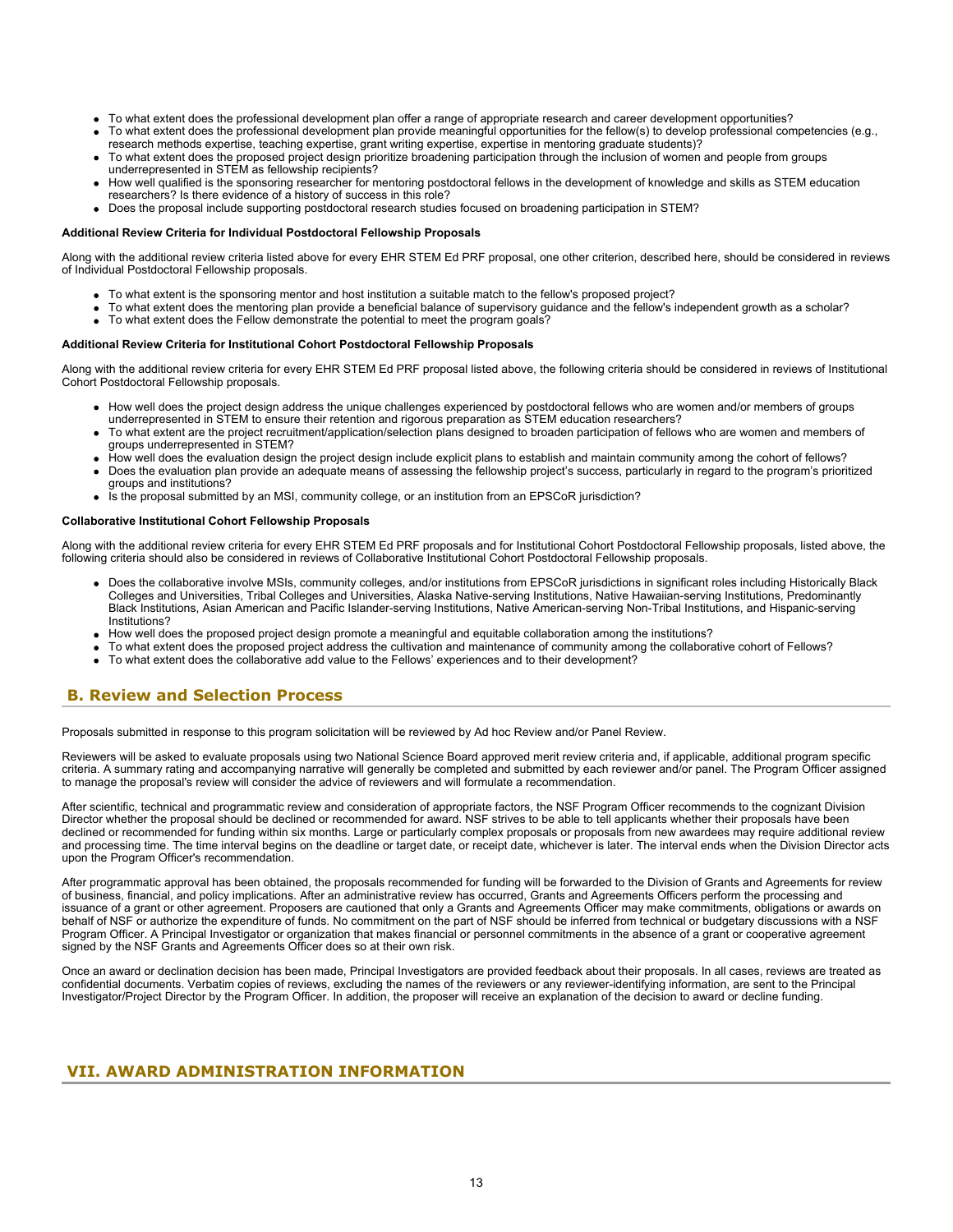## <span id="page-13-0"></span>**A. Notification of the Award**

Notification of the award is made to *the submitting organization* by a Grants Officer in the Division of Grants and Agreements. Organizations whose proposals are declined will be advised as promptly as possible by the cognizant NSF Program administering the program. Verbatim copies of reviews, not including the identity of the reviewer, will be provided automatically to the Principal Investigator. (See Section VI.B. for additional information on the review process.)

## <span id="page-13-1"></span>**B. Award Conditions**

An NSF award consists of: (1) the award notice, which includes any special provisions applicable to the award and any numbered amendments thereto; (2) the budget, which indicates the amounts, by categories of expense, on which NSF has based its support (or otherwise communicates any specific approvals or disapprovals of proposed expenditures); (3) the proposal referenced in the award notice; (4) the applicable award conditions, such as Grant General Conditions (GC-1)\*; or Research Terms and Conditions\* and (5) any announcement or other NSF issuance that may be incorporated by reference in the award notice. Cooperative agreements also are administered in accordance with NSF Cooperative Agreement Financial and Administrative Terms and Conditions (CA-FATC) and the applicable Programmatic Terms and Conditions. NSF awards are electronically signed by an NSF Grants and Agreements Officer and transmitted electronically to the organization via e-mail.

\*These documents may be accessed electronically on NSF's Website at [https://www.nsf.gov/awards/managing/award\\_conditions.jsp?org=NSF](https://www.nsf.gov/awards/managing/award_conditions.jsp?org=NSF). Paper copies may be obtained from the NSF Publications Clearinghouse, telephone (703) 292-8134 or by e-mail from [nsfpubs@nsf.gov.](mailto:nsfpubs@nsf.gov)

More comprehensive information on NSF Award Conditions and other important information on the administration of NSF awards is contained in the NSF *Proposal & Award Policies & Procedures Guide* (PAPPG) Chapter VII, available electronically on the NSF Website at [https://www.nsf.gov/publications/pub\\_summ.jsp?ods\\_key=pappg.](https://www.nsf.gov/publications/pub_summ.jsp?ods_key=pappg)

#### **Special Award Conditions:**

Additional award conditions apply.

Co-PIs and other senior personnel are not allowed in Individual Postdoctoral Fellowship proposals.

A Fellow may transfer to another eligible host organization at any time during the award period. The primary host organization will facilitate the transfer of the award using NSF's standard PI Transfer process. Before such a transfer will be approved by NSF, the Fellow's new organization must supply to the cognizant NSF Program Officer documentation required of a primary host organization that is detailed in Section V of this solicitation. Transfer of an award issued under this solicitation to a substitute PI is not permissible, and the awardee cannot terminate the award without NSF's concurrence.

If a Fellow chooses to accept employment (i.e. a tenure-track position) during the first year of the Fellowship, the fellowship award will be terminated upon the start of the new position. In such cases, the primary host organization is responsible for initiating procedures for a termination by mutual agreement in accordance with Chapter XII of the NSF PAPPG.

## <span id="page-13-2"></span>**C. Reporting Requirements**

For all multi-year grants (including both standard and continuing grants), the Principal Investigator must submit an annual project report to the cognizant Program Officer no later than 90 days prior to the end of the current budget period. (Some programs or awards require submission of more frequent project reports). No later than 120 days following expiration of a grant, the PI also is required to submit a final project report, and a project outcomes report for the general public.

Failure to provide the required annual or final project reports, or the project outcomes report, will delay NSF review and processing of any future funding increments as well as any pending proposals for all identified PIs and co-PIs on a given award. PIs should examine the formats of the required reports in advance to assure availability of required data.

PIs are required to use NSF's electronic project-reporting system, available through Research.gov, for preparation and submission of annual and final project reports. Such reports provide information on accomplishments, project participants (individual and organizational), publications, and other specific products and impacts of the project. Submission of the report via Research.gov constitutes certification by the PI that the contents of the report are accurate and complete. The project outcomes report also must be prepared and submitted using Research.gov. This report serves as a brief summary, prepared specifically for the public, of the nature and outcomes of the project. This report will be posted on the NSF website exactly as it is submitted by the PI.

More comprehensive information on NSF Reporting Requirements and other important information on the administration of NSF awards is contained in the *NSF Proposal & Award Policies & Procedures Guide* (PAPPG) Chapter VII, available electronically on the NSF Website at [https://www.nsf.gov/publications/pub\\_summ.jsp?ods\\_key=pappg.](https://www.nsf.gov/publications/pub_summ.jsp?ods_key=pappg)

## <span id="page-13-3"></span>**VIII. AGENCY CONTACTS**

*Please note that the program contact information is current at the time of publishing. See program website for any updates to the points of contact.*

General inquiries regarding this program should be made to:

- Earnestine Easter, telephone: (703) 292-8112, email: [eeaster@nsf.gov](mailto:eeaster@nsf.gov)
- Ellen M. Carpenter, telephone: (703) 292-5104, email: [elcarpen@nsf.gov](mailto:elcarpen@nsf.gov)
- Eric Knuth, telephone: (703) 292-8402, email: [eknuth@nsf.gov](mailto:eknuth@nsf.gov)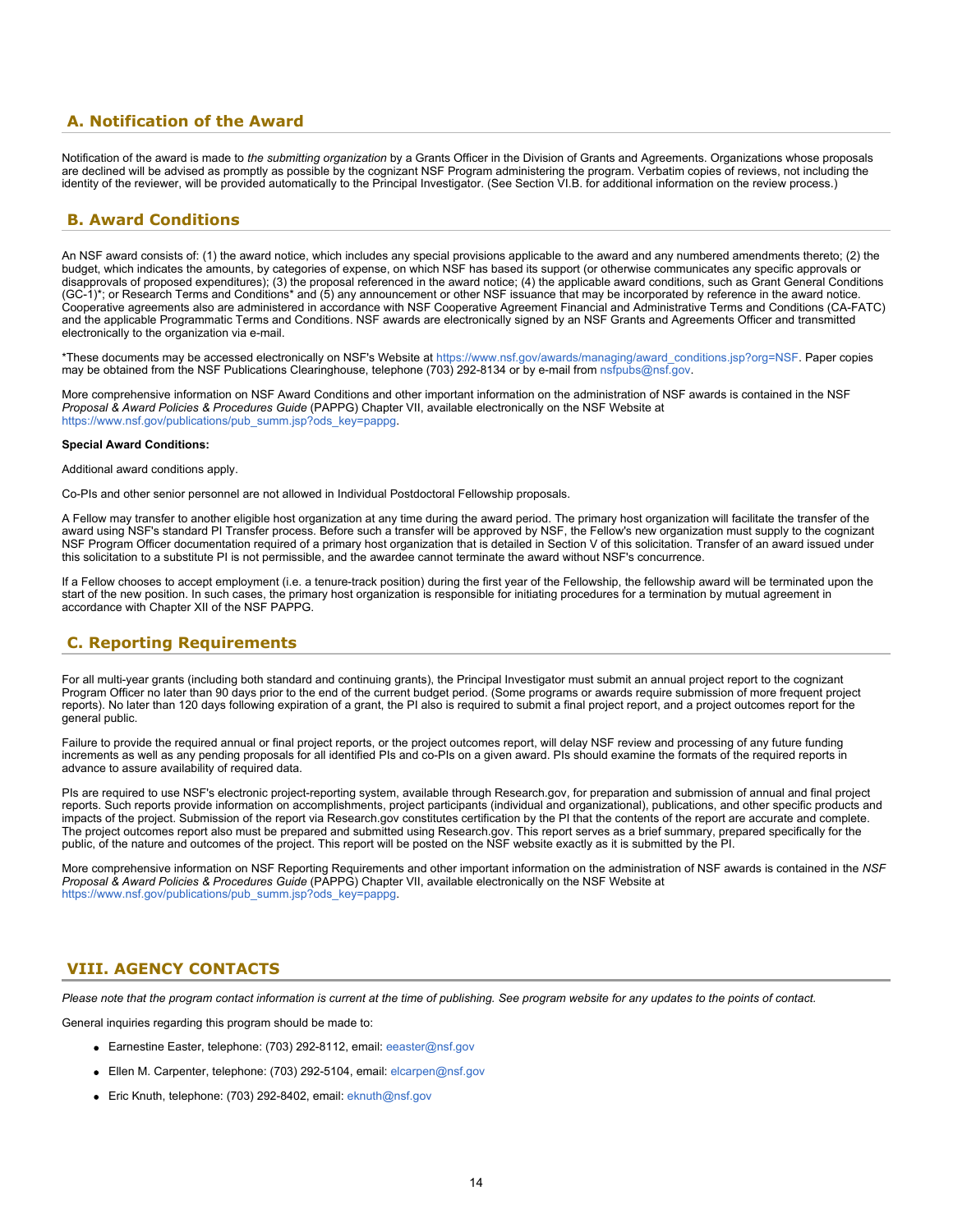Regina Sievert, telephone: (703) 292-2808, email: [rsievert@nsf.gov](mailto:rsievert@nsf.gov)

For questions related to the use of FastLane or Research.gov, contact:

- FastLane and Research.gov Help Desk: 1-800-673-6188
- FastLane Help Desk e-mail: [fastlane@nsf.gov](mailto:fastlane@nsf.gov)
- **Research.gov Help Desk e-mail: [rgov@nsf.gov](mailto:rgov@nsf.gov)**

For questions relating to Grants.gov contact:

Grants.gov Contact Center: If the Authorized Organizational Representatives (AOR) has not received a confirmation message from Grants.gov within 48 hours of submission of application, please contact via telephone: 1-800-518-4726; e-mail: [support@grants.gov](mailto:support@grants.gov).

General questions about proposal submission can be directed to any SBE program director associated with the relevant disciplinary area of the proposal. Specific inquiries regarding this program should be directed to the cognizant program officers listed above, or to the following e-mail address: [sbe](mailto:sbe-buildandbroaden@nsf.gov)[buildandbroaden@nsf.gov](mailto:sbe-buildandbroaden@nsf.gov)

## <span id="page-14-0"></span>**IX. OTHER INFORMATION**

The NSF website provides the most comprehensive source of information on NSF Directorates (including contact information), programs and funding opportunities. Use of this website by potential proposers is strongly encouraged. In addition, "NSF Update" is an information-delivery system designed to keep potential proposers and other interested parties apprised of new NSF funding opportunities and publications, important changes in proposal and award policies and procedures, and upcoming NSF [Grants Conferences](https://www.nsf.gov/bfa/dias/policy/outreach.jsp). Subscribers are informed through e-mail or the user's Web browser each time new publications are issued that match their identified interests. "NSF Update" also is available on [NSF's website](https://www.nsf.gov/cgi-bin/goodbye?https://public.govdelivery.com/accounts/USNSF/subscriber/new?topic_id=USNSF_179).

Grants.gov provides an additional electronic capability to search for Federal government-wide grant opportunities. NSF funding opportunities may be accessed via this mechanism. Further information on Grants.gov may be obtained at [https://www.grants.gov](https://www.grants.gov/).

## **ABOUT THE NATIONAL SCIENCE FOUNDATION**

The National Science Foundation (NSF) is an independent Federal agency created by the National Science Foundation Act of 1950, as amended (42 USC 1861-75). The Act states the purpose of the NSF is "to promote the progress of science; [and] to advance the national health, prosperity, and welfare by supporting research and education in all fields of science and engineering."

NSF funds research and education in most fields of science and engineering. It does this through grants and cooperative agreements to more than 2,000 colleges, universities, K-12 school systems, businesses, informal science organizations and other research organizations throughout the US. The Foundation accounts for about one-fourth of Federal support to academic institutions for basic research.

NSF receives approximately 55,000 proposals each year for research, education and training projects, of which approximately 11,000 are funded. In addition, the Foundation receives several thousand applications for graduate and postdoctoral fellowships. The agency operates no laboratories itself but does support National Research Centers, user facilities, certain oceanographic vessels and Arctic and Antarctic research stations. The Foundation also supports cooperative research between universities and industry, US participation in international scientific and engineering efforts, and educational activities at every academic level.

*Facilitation Awards for Scientists and Engineers with Disabilities* (FASED) provide funding for special assistance or equipment to enable persons with disabilities to work on NSF-supported projects. See the *NSF Proposal & Award Policies & Procedures Guide* Chapter II.E.6 for instructions regarding preparation of these types of proposals.

The National Science Foundation has Telephonic Device for the Deaf (TDD) and Federal Information Relay Service (FIRS) capabilities that enable individuals with hearing impairments to communicate with the Foundation about NSF programs, employment or general information. TDD may be accessed at (703) 292- 5090 and (800) 281-8749, FIRS at (800) 877-8339.

The National Science Foundation Information Center may be reached at (703) 292-5111.

The National Science Foundation promotes and advances scientific progress in the United States by competitively awarding grants and cooperative agreements for research and education in the sciences, mathematics, and engineering.

To get the latest information about program deadlines, to download copies of NSF publications, and to access abstracts of awards, visit the NSF Website at [https://www.nsf.gov](https://www.nsf.gov/)

| Location:<br>$\bullet$                                 | 2415 Eisenhower Avenue, Alexandria, VA 22314 |  |  |  |  |  |  |
|--------------------------------------------------------|----------------------------------------------|--|--|--|--|--|--|
| • For General Information<br>(NSF Information Center): | (703) 292-5111                               |  |  |  |  |  |  |
| • TDD (for the hearing-impaired):                      | (703) 292-5090                               |  |  |  |  |  |  |
| • To Order Publications or Forms:                      |                                              |  |  |  |  |  |  |
| Send an e-mail to:                                     | nsfpubs@nsf.gov                              |  |  |  |  |  |  |